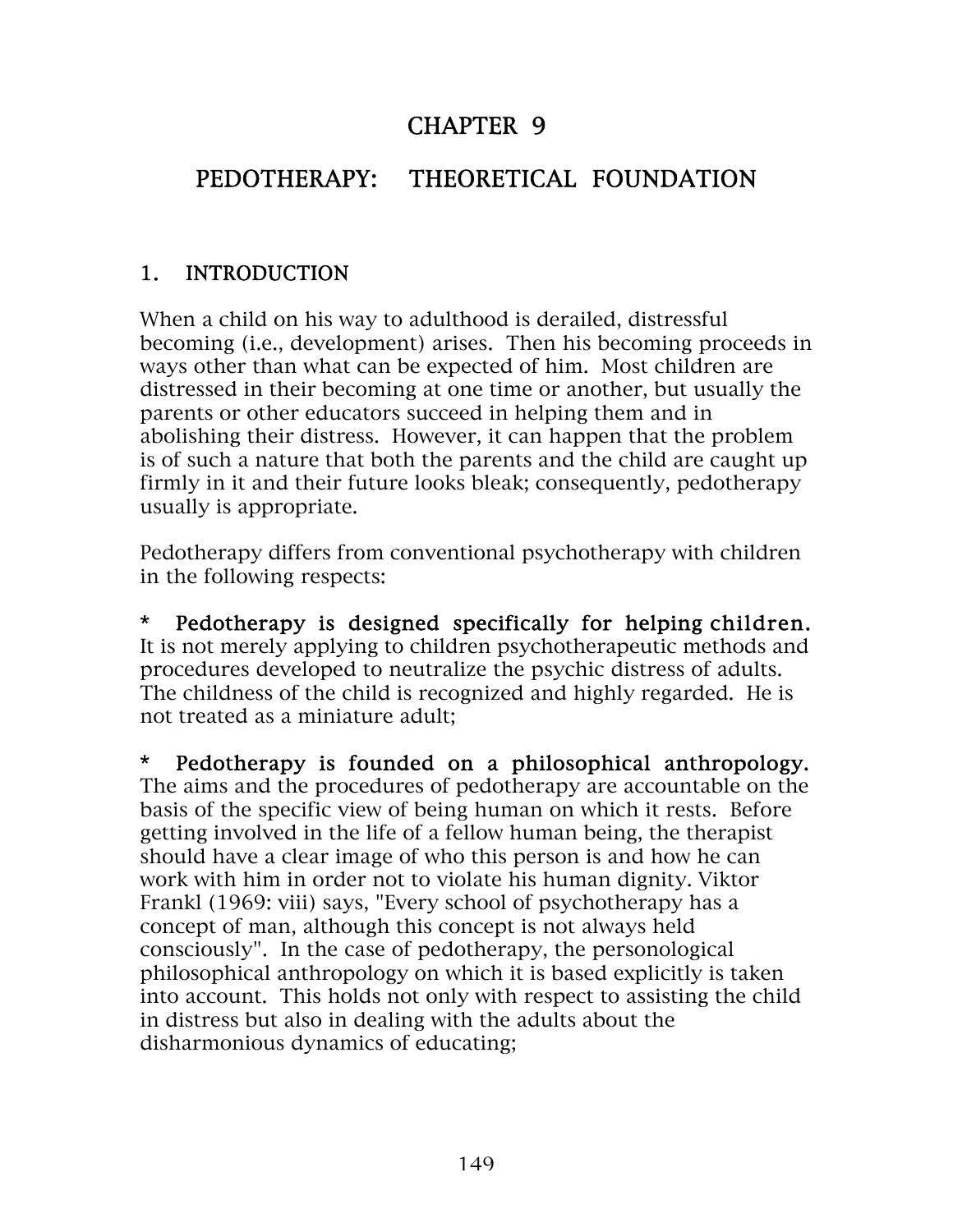\* Help is provided to the parents and the child since the child always is educationally situated and has not become derailed in isolation. Also, he cannot be helped to abandon his unacceptable behaviors in isolation. Therefore, parents and children are assisted together. But this does not mean that each session necessarily is a family session. It is individuals who are helped, parents and children, but then always in coordinated ways. This is because a child always is educationally situated and as such he is approached in his situation which includes his parents/educators;

\* Pedotherapy is highly structured. Beforehand there is planning of and reflection on time, place, aims, contents and strategies. This does not mean that the course of a session can be completely specified beforehand. In his preparation, a good pedotherapist takes into account the person's unpredictability, feasible choices, and unique intentional directedness. This is what makes pedotherapy so difficult. Not only must the pedotherapist be sensitive and empathic and have a good intuition but above all he continually has to be able to think on his feet on the highest level in order quickly to digest and bring about the necessary modifications to change the situation. In conventional psychotherapy with children, usually a particular technique is chosen beforehand and maintained until the noticed symptoms disappear;

\* Pedotherapy is goal-directed. Before providing assistance, a series of well-formulated aims is delimited. The relevance and practical attainability of these anticipated aims are evaluated according to specific pedagogic criteria. This will be discussed later in greater detail.

Because each session is designed with specific aims in mind and this assistance is preceded by a thorough evaluation of the disharmonious dynamics of educating, pedotherapy rightly is a brief procedure for providing help. On the average, a child and his parents are in therapy for twelve to sixteen sessions.

If follow-up contact is necessary, it usually is the parents who return to receive supplementary assistance. Experience shows that parents who come once to receive help return more easily for advice when they again become concerned about their child in a problematic situation. The reason for this possibly can be attributed to a loss in self-confidence on the basis of their initial experience of shock about their problematic situation or to the negative connotation or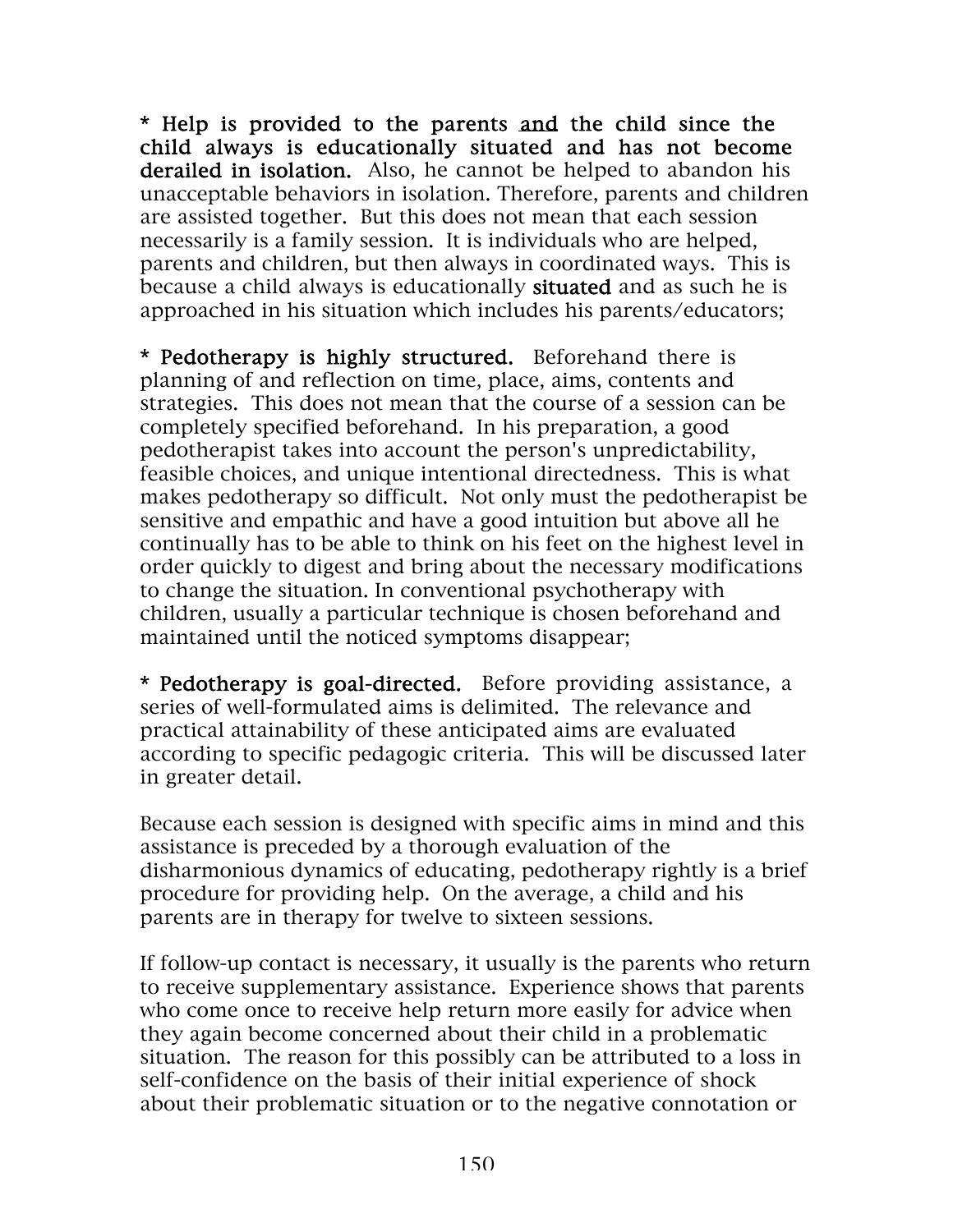stigma attached to seeking such help. However, if the pedotherapeutic aims are thoroughly discussed with the parents beforehand, they likely will abandon the unrealistic expectations about orthopedagogics which most parents have, namely that the therapist will either merely quickly make their situation problemfree for them, or that they have to rely on the therapist for assistance **ad infinitum.** Given the nature of the matter, such expectations are neither practicable nor desirable. The pedotherapist assists the child and his parents only until his becoming is on a level commensurate with his specific potentialities. As soon as the educative harmony is reestablished and the child's restrained becoming is eliminated, the pedotherapist is superfluous.

## 2. THE PEDOTHERAPEUTIC SITUATION

Disharmonious educative dynamics indicate a gap in communication between educator and child. In order to bridge this gap, specialized help usually is required of the orthopedagogician within a pedotherapeutic situation.

With the intervention of the pedotherapist, the bipolar situation of parent and child changes into a triangular one. However, the pedotherapist never replaces the parent. He does not casually engage the child in education; on the contrary, he builds a bridge between parent and child so they again are accessible to each other. He re-establishes educative communication in such a way that the parent once again can see a chance to venture into the future with his child. He creates again for both the parent and the child a future perspective by neutralizing the distressful situation.

Educating is actualized because the pedotherapist, as a full-fledged adult, assists the child in his distressful becoming in such a way that:

- o his unfavorable meanings are modified;
- o his restrained becoming progresses again;
- o his course of becoming is accelerated so the gap or restraint is eliminated; and
- o he again participates in a harmonious educative dynamic and now goes to meet the future on an ever higher level of becoming.

Therapeutic assistance given to the child is always a matter of educating. All of the fundamental-, psycho- and didactic-pedagogic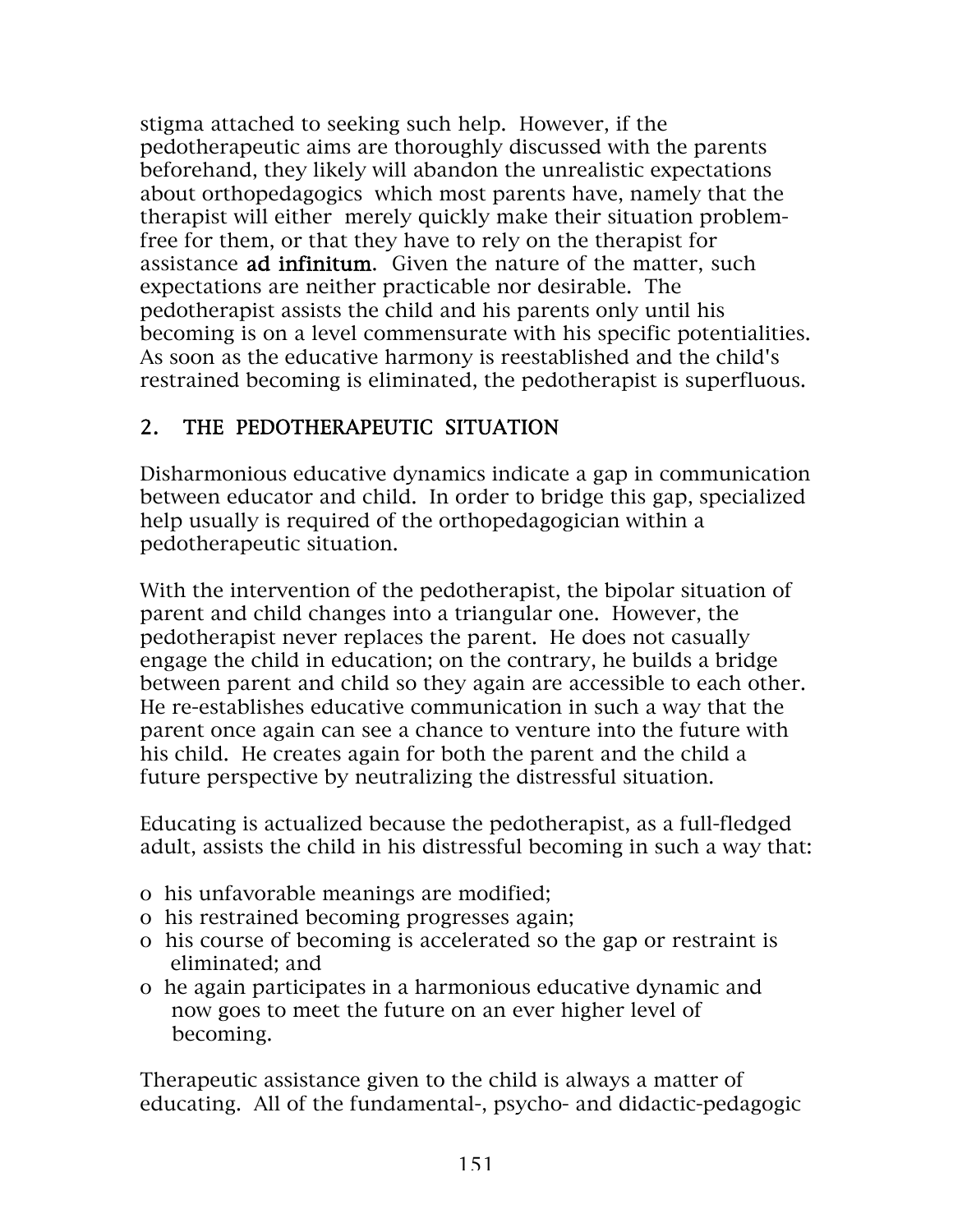structures are implemented. In supporting the child, each of the essentials of educating appears but with a different flavor (Olivier, 1980: 128-178). Pedotherapeutic support to children is not the same as the parents' ordinary, primary educating. It also is not the same as secondary pedagogic teaching in school. Even though it appears to be different, essentially it is still authentic educating.

As an example, maintaining **authority** is an essential of educating. A parent maintains authority in a different way than a teacher in a classroom. The pedotherapist's authority also is used in a specific way. But in all three situations very clearly there is essential educative authority. Also consider how trust figures between parent and child at home and how this is expressed in school as well as how trust is manifested in the therapeutic situation. There are describable differences in their forms of appearance but essentially they remain the same phenomenon. Consequently, pedotherapy is not merely a concentrated repetition of ordinary parental education (see Pretorius, 1972: 63-79).

Because the child always is educationally situated, and thus also in his derailment, during his pedotherapy, and after therapy, the parent(s) should be involved as early as possible. Thus, pedotherapy is not merely supporting the child but at the same time it is helping the parents so they can carry out their "normal" educative tasks as they should. The parents are helped to surmount their confusing educative situation so that they again can have hope for the future of their child. Therefore, in addition to the child, pedotherapy simultaneously is helping the parents and other educators with the task of educating. When any form of support is pedotherapeutically offered to the adults (e.g., information or marriage counseling), ultimately this always is done in behalf of the child. The adults are helped to be better parents. If the parents' own distress involves more than this, they are referred to other professional experts.

#### In summary, pedotherapy is assisting adults with educating their child at the same time that it is helping the child in an educative manner so his becoming can again be optimally actualized.

Schematically, the pedotherapeutic event can be represented as follows: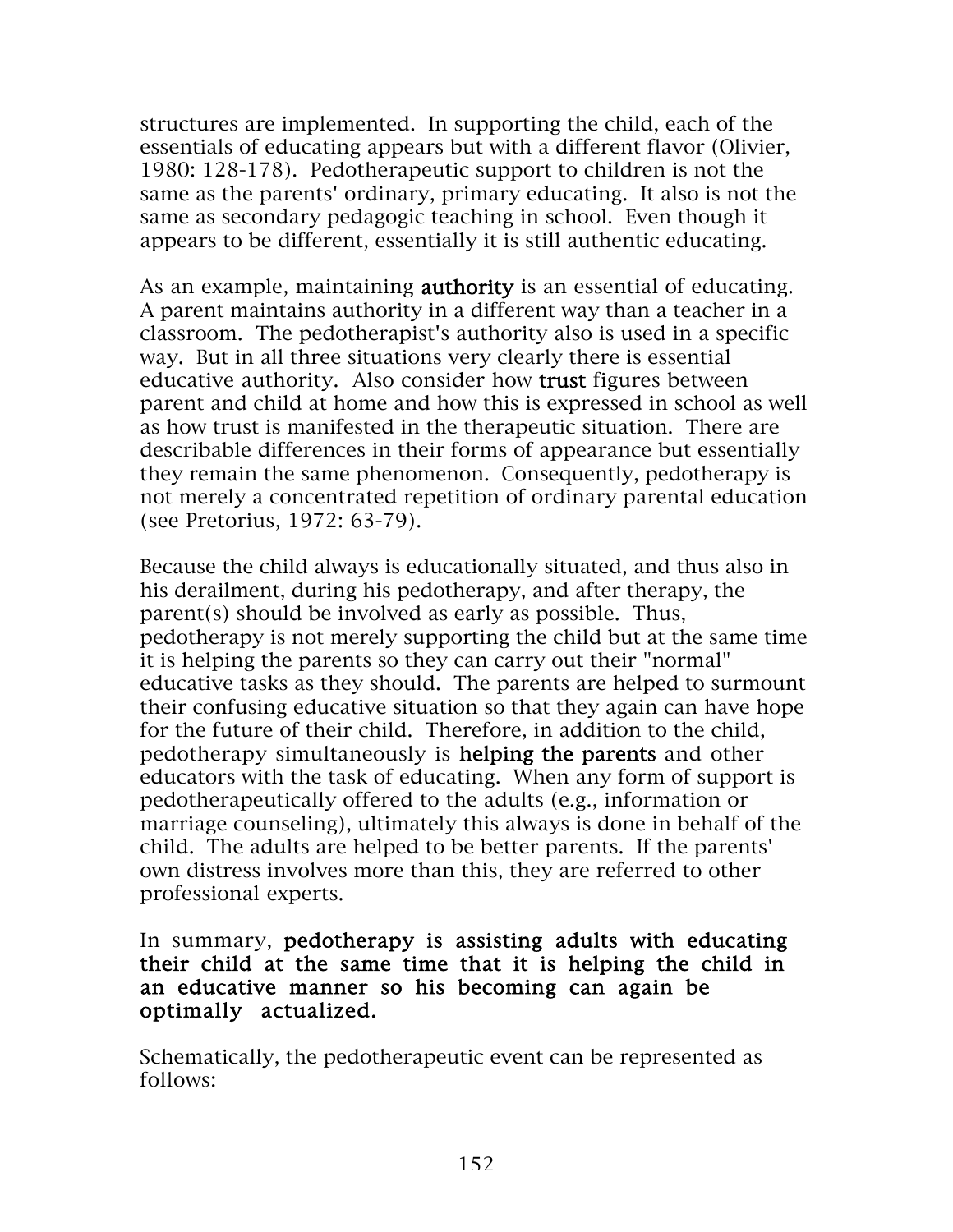#### THE PEDOTHERAPEUTIC SITUATION



From the above it is clear that nothing occurring in pedotherapy is foreign to educating. Everything that occurs must serve the educational aim of the child becoming an adequate adult. This point is relevant to the aims and procedures of pedotherapy.

Additional important matters of relevance are the nature of the relationship between the therapist and the parent as well as between the therapist and the child. When the therapist guides the "stuck" child in such a way that he can come nearer to the level of becoming adult he is capable of, this can only occur within a pedagogic situation. The therapist is a morally independent adult and the child is not yet. He is still "on the way". Thus, the therapist is responsible for supporting him in such a way that he is not harmed.

In supporting the parent, the situation is different. Here it is one adult who comes to the aid of another adult in distress. Thus, this is an andragogic and not a pedagogic relationship. Both therapist and parent are morally independent. Each carries the responsibility for his own choices. The pedotherapist can talk to the parent with authority because his authority lies in his more professional knowledge and not, as in the case of the child, in the fact that he also is responsible for the outcome of the event. A pedotherapist dare never deprive the parent of his responsibilities. He does not choose in the name of the parent, he does not fill the parents' role.

A pedotherapist assists the parent to adequate parenthood. He helps the parent and child to become more accessible to each other. He re-establishes primary educative communication so that there can be a new beginning and educating can progress once again.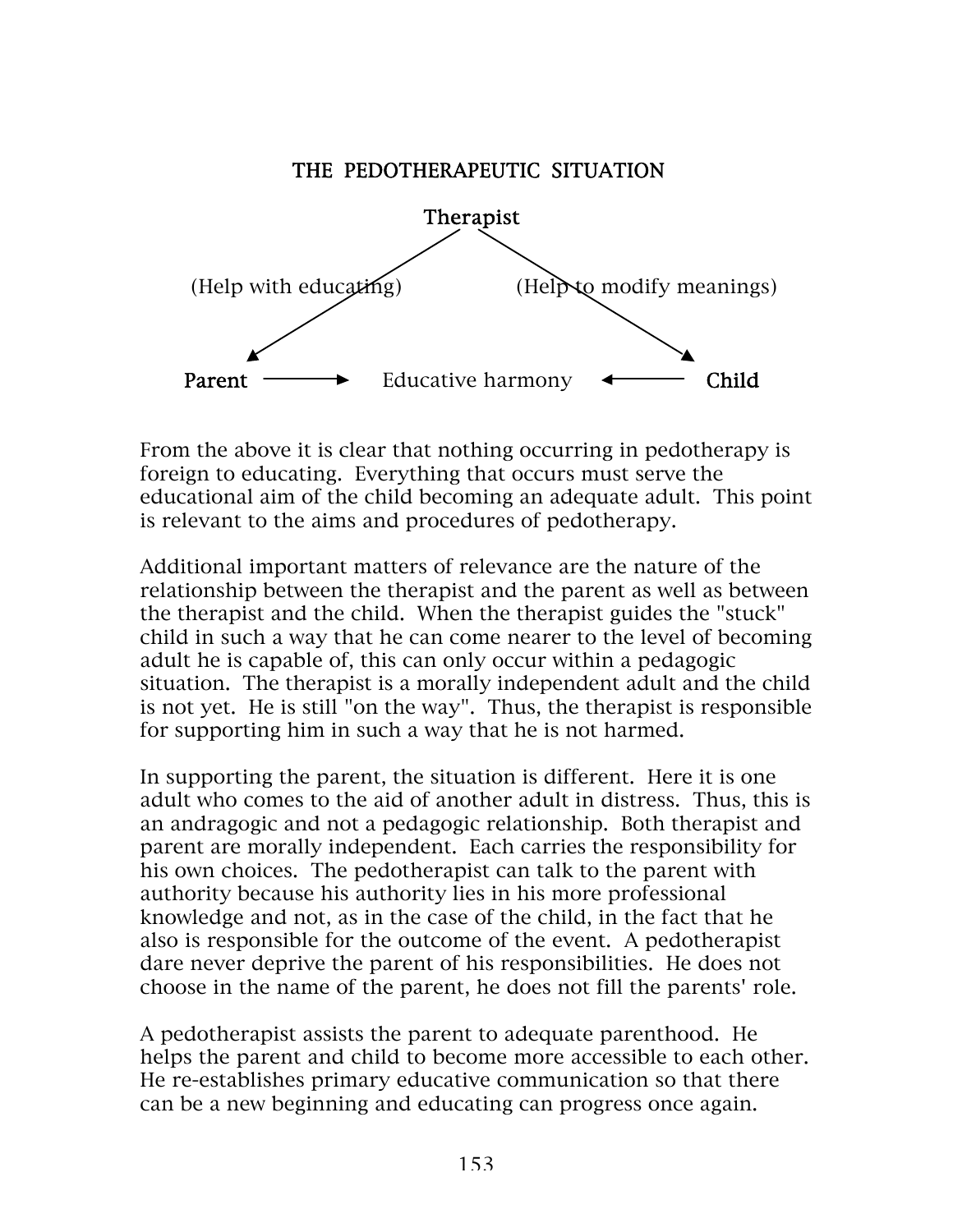Lubbers (1971) points out that this is the primary aim of child assistance, but he fails to involve the primary educator (i.e., the parent) in the event at all.

### 3. CHILD ANTHROPOLOGICAL GROUNDING OF PEDOTHERAPY

Since the personological philosophical anthropology underlying the practice of orthopedagogics was discussed elsewhere in this book, here reference is made only to a few facets of being a person that have particular relevance to the pedotherapist who wants to treat educative disharmony with responsibility.

The child is Dasein (being-there). He is continually present in the world as a meaning-giving being while actualizing his potentialities. He continually gives sense and meaning to the surrounding lifereality in affective, cognitive, and moral-normative ways. In these ways, he constitutes a unique "world-for-me". Some of the meanings he attributes to the contents of life are such that he holds them in common with all human beings. There are matters of sense and meaning that are universal for all persons, e.g., the protection of human life, mother love, respect for food. These universals, as human meanings, are invested with implicit sense. It is important for the pedotherapist to gauge the extent to which the child already understands the implicit sense of specific life contents and has integrated them into his hierarchy of values.

However, the child also gives specific meaning to particular contents on the basis of his cultural commitments. He does not have these cultural meanings in common with all humans but shares them only with those who have in common the same culture and system of values. For an Afrikaans speaking, Christian child, the bible will mean something other than it does for an Asian, Buddhist child. These meanings that are shared among persons of the same group, society or culture are open (shared) meanings (Lubbers, 1971: 33). The pedotherapist specifically has to search for areas of open meanings between himself and the child and/or parent in order to establish a basis for conversation. How many areas of open communication there are between therapist and client determine how favorable the possibilities are for giving assistance.

For a long time the question of whether trans-cultural assistance is possible has been considered. It cannot clearly be said that orthopedagogic assistance among persons of different races, nations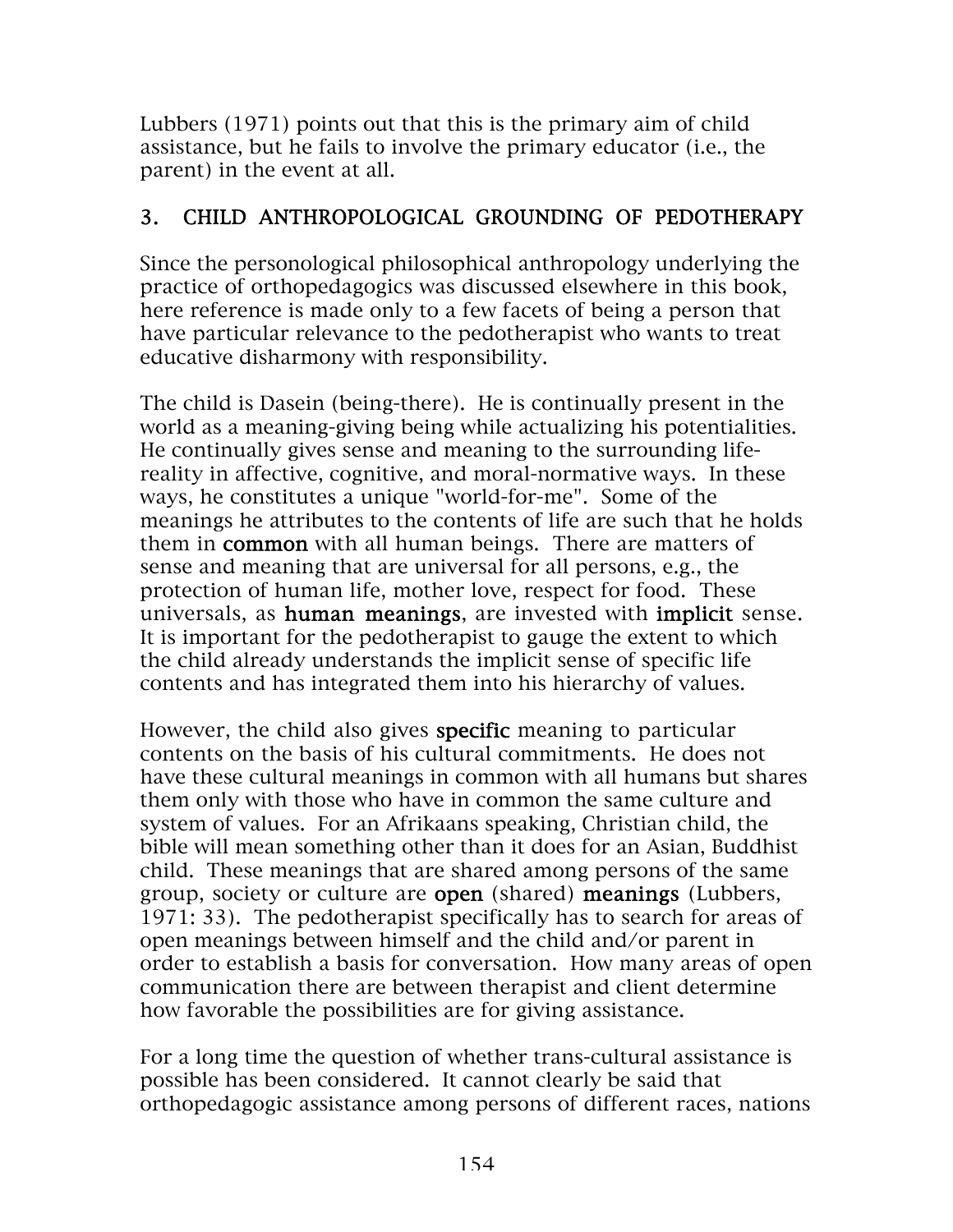or cultures is or is not possible. This depends on the individuals involved and especially on the personal flexibility of the therapist, but above all there has to be a shared language.

The attribution of meanings that are of particular importance to the pedotherapist is the client's unique meanings, i.e., those meanings that as a unique, single, unrepeatable person he attributes to his world, i.e., those which are unique to him as an individual and not shared with others. This is referred to as the client's **personal** meanings (Lubbers, 1971:34). The therapist must try to establish how the world appears to this specific person.

Since a child's behavior is an answer to the appeal of the world as it appears for him as a unique being, in order to understand why a specific child behaves in a particular way, the therapist must take note of the unique meanings he has given to his world.

As already noted, educating indeed is assistance with attributing meaning, and pedotherapy is assistance with modifying meaning. The child's acquisition of meaning (whether favorable or unfavorable) occurs under the guidance of and in interaction with his educators. Therefore, if the altered meanings and their changed forms are to be maintained, it is very important to involve his educators in the therapeutic event.

Because the child is not yet morally independent, it cannot be expected that he be responsible for the consequences of his choices. He requires support. In the pedotherapeutic situation, the therapist's charge is to support him so he can feel secure enough to risk change. Because the therapist guides the child and takes responsibility for his becoming during the event, pedotherapy should never take a haphazard course. This is not to say that the therapist acts as a substitute parent or that he relieves the parent of his task. On the contrary, pedotherapy only can progress as it should when parent(s) and child, and all involved in the disharmonious educative event are jointly implicated in the corrected or harmonious actions.

The child as a person is intentionality and has choices at his disposal. He is never a piece of clay to be shaped by his educators. As a person, he has his own will and possibilities of choice. He always is co-responsible for his own becoming because, at least, he has a choice with respect to attitude or disposition. Because of this,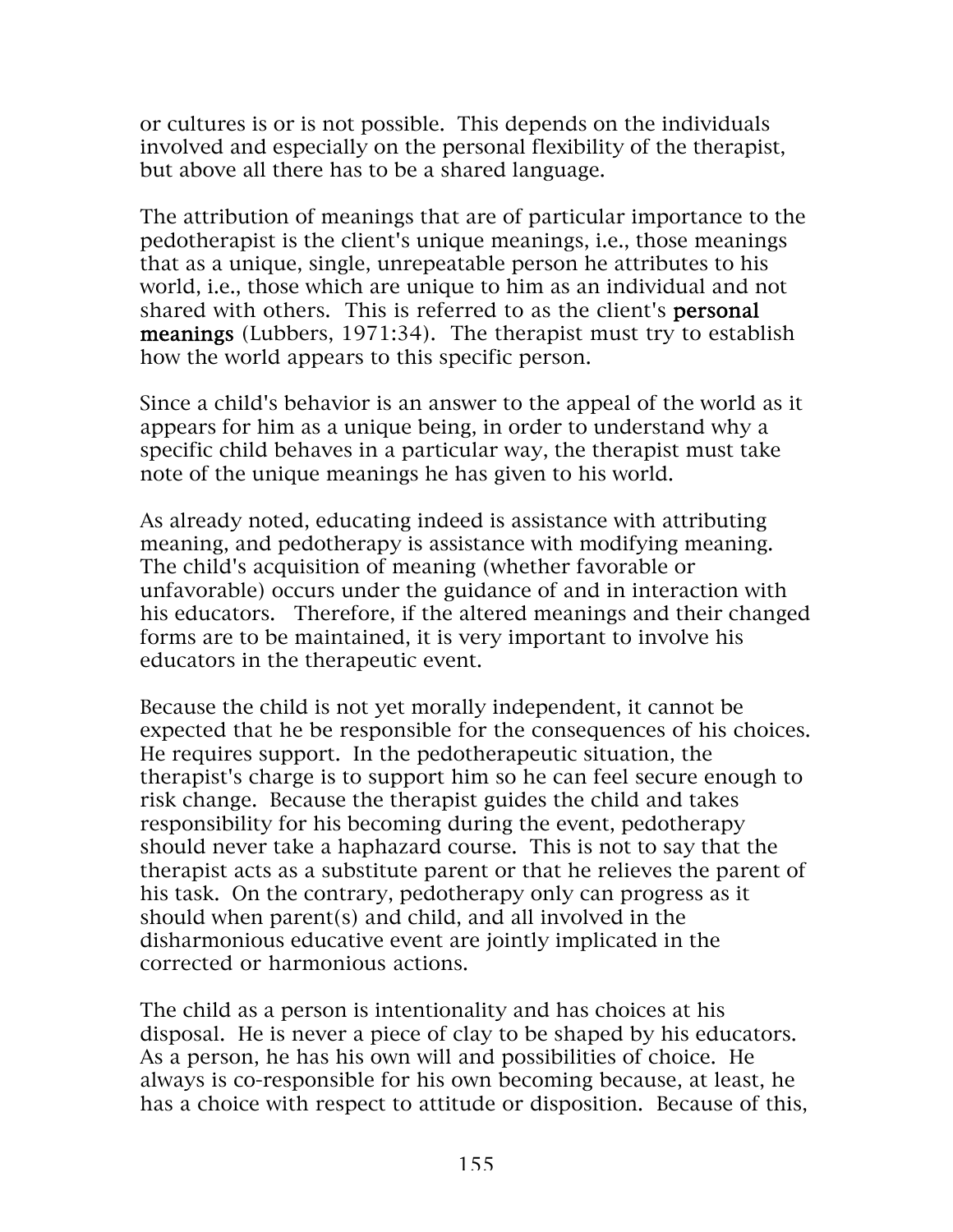the results of pedotherapy (as of all educating) cannot be guaranteed. No one can make a child learn if he himself will not learn. At most, it can be made possible for him to learn; an appeal can be directed, but whether he is going to gain insight and acquire or modify meaning cannot be determined with certainty beforehand.

Appropriate scope must be provided in pedotherapeutic practice for awakening the child's intentionality and for allowing him to make choices and willful decisions.

The child is totality-in-function in communication with his world (see Part I of this book). Thus, the pedotherapist intervenes with the child as a totality and does not direct himself only to a few defective "functions". No pedotherapist dare concentrate only on modifying unacceptable behaviors without taking into account the fact that he is dealing with a person with his own will and conscience.

Helping to resolve learning and behavioral problems can only be accountable if the child's affective and normative attributions of meaning also are taken into account while the cognitive contents are being considered. The pedotherapist always takes into account the reality that child and body are one. He is his body and it is as body, corporeality (Buytendijk, 1951), that he has to be guided in the therapeutic event.

In the following, attention is given to the therapist's preparation for assisting the child.

## 4. PREPARATION FOR PEDOTHERAPY

## 4.l Introduction

In most cases where **psychotherapists** work with children, the therapist's primary choice is one of technique. Depending on the school of thought of the therapist, the choice will be a particular technique. Thus, e.g., a behaviorist will choose behavior modification and a Rogerian will make use of non-directive reflection. Such a high premium is placed on technique that some therapists attribute their therapeutic success to their technical competence.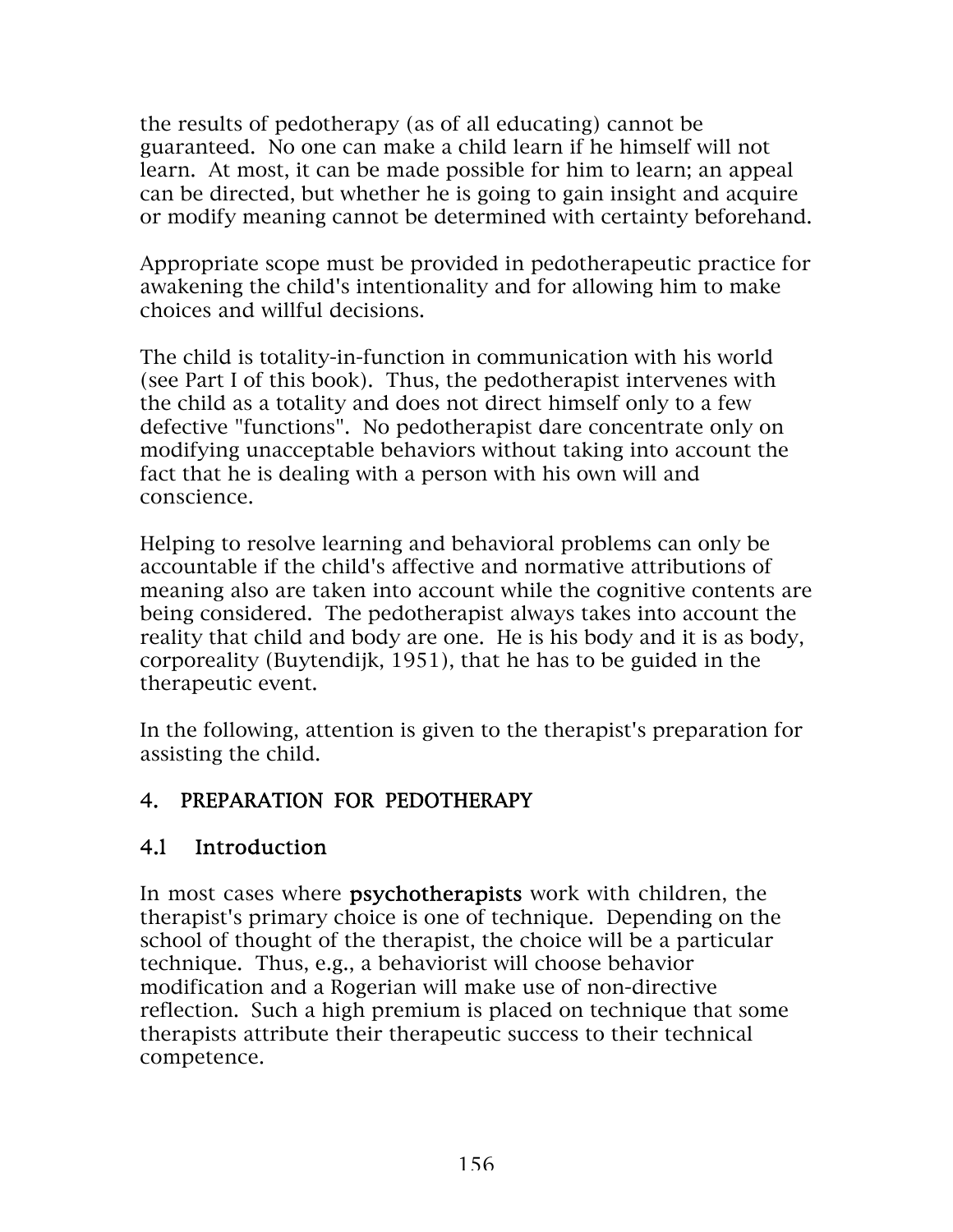In the case of pedotherapy, such an approach is unacceptable and at best there can be an expectation of chance success. If a therapist only limits his planning and preparation to a technique, this is comparable to a traveler who limits preparation for his trip to the choice of a particular make of car. If a therapist undertakes a session by only planning his technical dexterity as his arsenal, it will remain merely a trial-and-error approach and valuable time, work, money, and opportunities for personal change and becoming will be wasted.

Pedotherapy is highly structured, purposefully planned, and orderly. It is preceded by a penetrating evaluation (see Part II of this book). Providing assistance as a whole as well as for each separate session are planned and prepared beforehand. This prevents the therapy from floundering in a morass of general chitchat or degenerating into an opportunity for practice during which the therapist merely improves his technical skills.

Many therapists complain that in spite of initial progress, the therapy soon bogs down in an impasse where the child regularly reports for sessions and during the sessions he becomes relaxed and affectively calm, but that little progress occurs regarding his blockage in everyday life. This problem can be prevented by the therapist's systematic preparation, especially with respect to the questioning and the functionalizing phases of the session (to be discussed later).

Still another general complaint is that little transfer of insight occurs from the therapeutic to the everyday situation. The client apparently arrives at insight during therapy but shows little evidence of a changed lifestyle as the result of the new meaning he gives to his situation. This problem also can be attributed to poor planning, especially regarding the choice of therapeutic content and an inadequate opportunity for functionalizing.

Inadequate reduction of content and poor ordering by the therapist can make it impossible for the child to discover the essentials of the matter and make use of their possibilities for application. Then, the exemplar presented during therapy does not offer the needed orientational beacons. Pedotherapy always is a didactic matter and as with any other formally established teaching opportunity, to be effective, it should be structured with an ordered sequence. The acceleration of the child's lagging becoming is a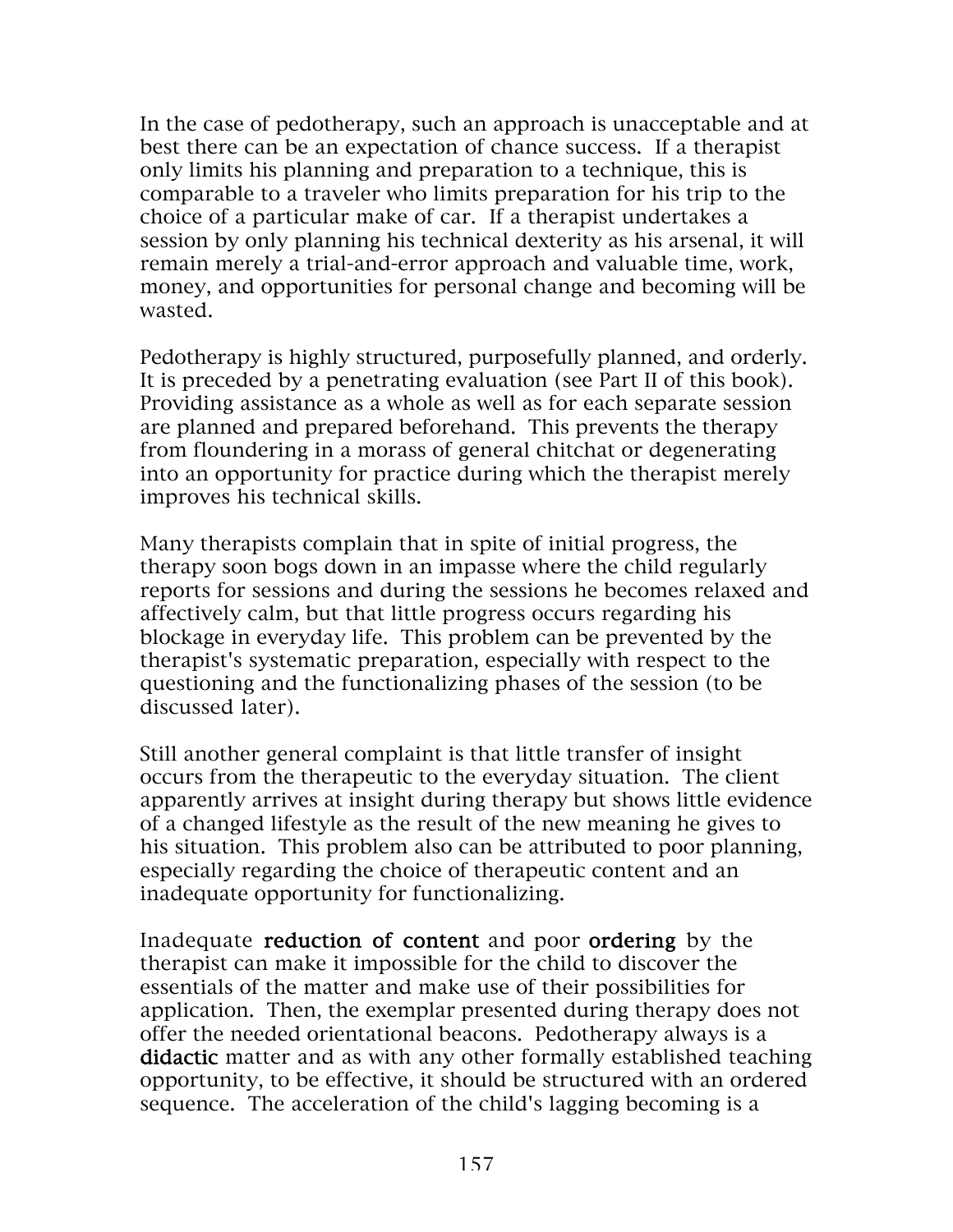matter of urgency and cannot be left to chance. In order to pedotherapeutically guide the "different" child in an accountable way, attention has to be given to planning--

 --the aim; --the form; --the content; and --the methods.

Each of these aspects is considered below.

## 4.2 Pedotherapeutic aim(s)

## 4.2.1 Introduction

The very first matter the pedotherapist has to attend to is goal setting. A clear goal/aim gives direction to all of the decisions and choices he must make in--

--designing a session;

- --determining his own involvement during the session;
- --evaluating each individual session as well as the help to be provided; and
- --coordinating assistance to the child and help to the parents and/or family as a whole.

Four matters are relevant to setting the aim, namely:

# (a) Taking stock (taking inventory)

A list needs to be compiled of the various aims that can be raised regarding the specific disharmonious educative event. Here specific consideration is given to the relevant essentials of becoming, the unique potentialities of the child, cultural and social demands, correcting restrained aspects of becoming, restoring a futureperspective and replacing inadequate meanings.

# (b) Formulating the aim(s)

This occurs by carefully describing, delimiting, and unambiguously stating the aims. This is necessary for the pedotherapist to be able to avoid vague or unrealistic aims. He is compelled to be realistic and practical when formulating his aims in terms of functional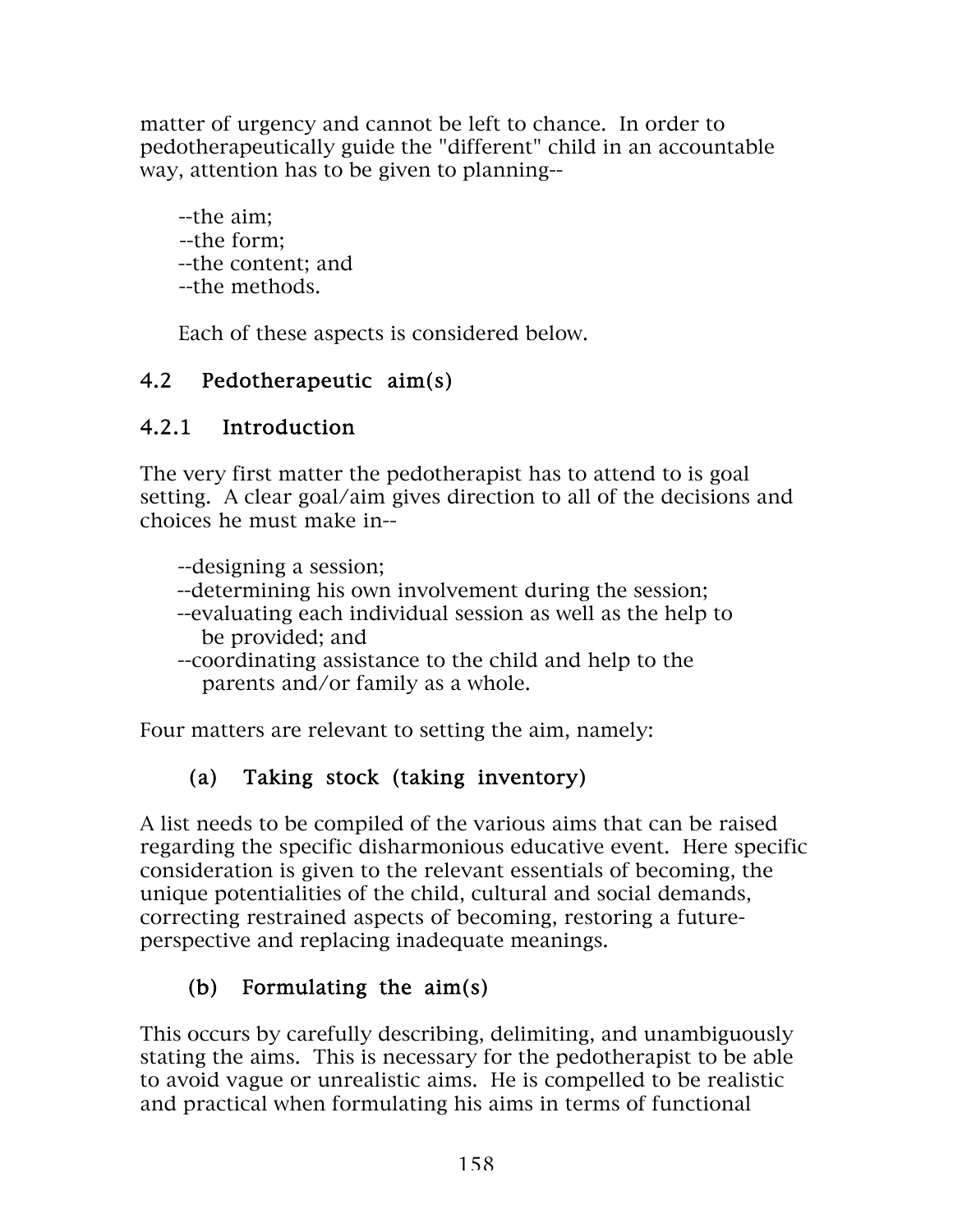actions. Thus, he should formulate them in terms of activities for the client, e.g., what he expects the parent or child to be able to do after the assistance is provided. This procedure holds the danger that only those aims that can readily be formulated as activities will be considered. A useful procedure is to formulate the aims as verbs (Compare the psychopedagogic categories which also are expressed as verbs, e.g., knowing, willing, experiencing, lived-experiencing).

## (c) Evaluating the relevance of the aim(s)

After the carefully expressed aims are compiled, the next step is to pedagogically evaluate them. By applying pedagogic in connection with longitudinal and cultural criteria, it is determined if a specific aim is relevant to and realistic for the specific child. In evaluating the aims, the orthopedagogue makes use of the following:

\* his pedagogic knowledge of child becoming (especially the phases of becoming, e.g., exploration, emancipation); \* his knowledge of the child's own unique potentialities as revealed by the pedagogic evaluation and diagnosis; and \* his knowledge of the societal and cultural expectations of the child

In this connection, questions such as the following are relevant:

\* Is it realistic to expect a particular assignment of an eight year old?

\* Does this specific, unique child have the ability to do it?

\* What can be expected of an eight year old living in his neighborhood, school, or community?

Once again, reference is made to the large differences in parental and societal expectations among the various sections of the population, especially in the Republic of South Africa. A White, Afrikaans speaking therapist cannot merely hold out a therapeutic aim for a Black or a Brown child without thoroughly knowing the relevant social environment within which the child has to acquire a place.

## (d) Classifying the aim(s)

This entails ordering the aims in a methodical system to insure balance. As soon as the pedotherapist is busily concerned with this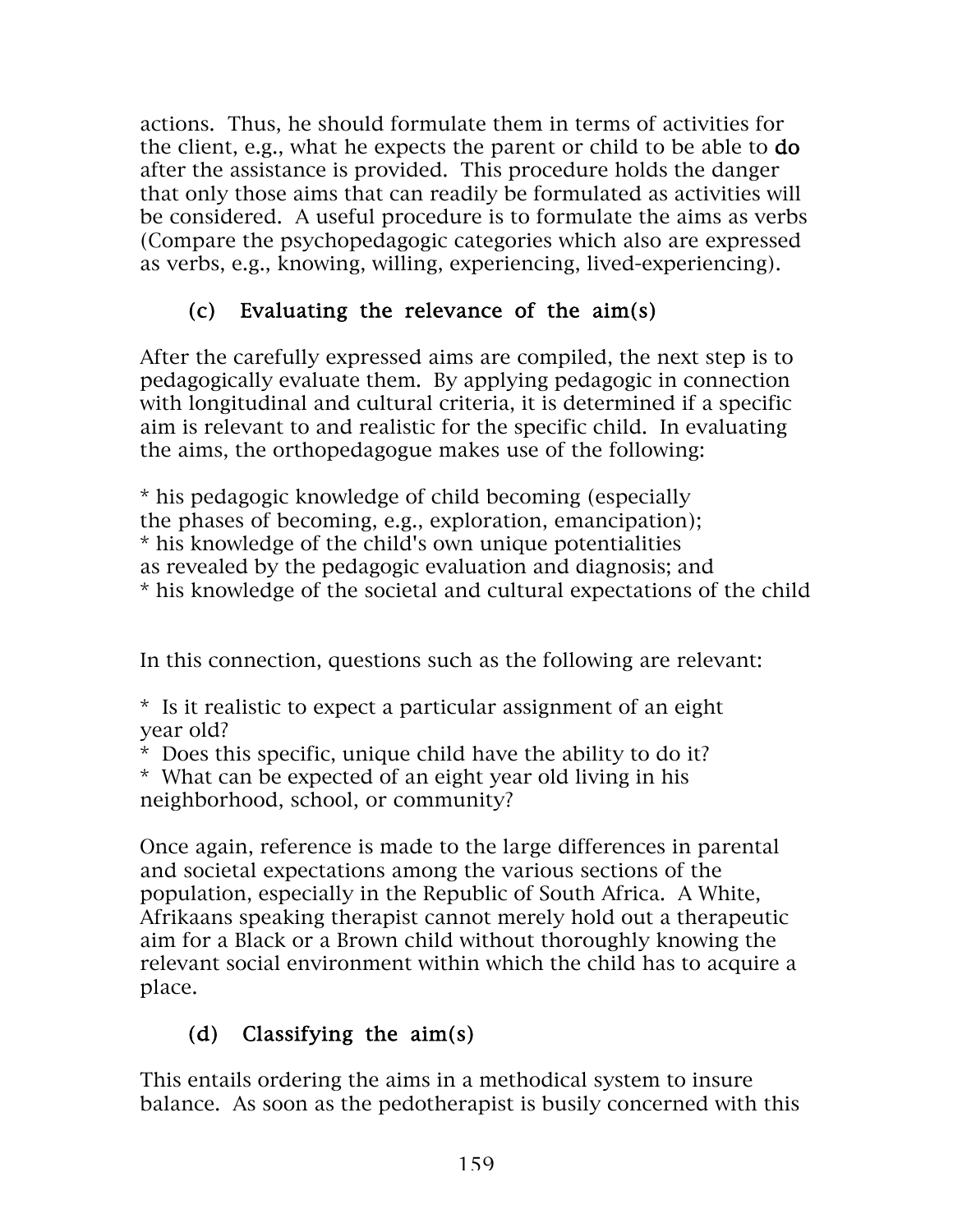preparatory step, he will find out if the aims regarding, e.g., the child's intellectual potentialities predominate and that his emotional life, perhaps, is set aside. Also perhaps, a greater balance can be brought about between short- and long-term aims.

Because eliminating the disturbing behavior or symptom is a matter of immediate urgency, the child, as someone who ultimately is on the way to full-fledged adulthood, often is lost sight of. During the classification of aims, it will quickly become apparent if the pedotherapist, perhaps, has become stuck in a rut and directs himself only to achieving an equilibrium or homeostasis.

Pedotherapy includes more than re-establishing communication between the child and his parents (see Lubbers, 1971: 86-108). A degree of accelerated becoming also needs to be present during the course of therapy, and, above all, the child has to attribute meaning to his world on a progressively higher level of becoming. Pedotherapy is not directed only to the here-and-now but also to the future.

4.2.2 With respect to the macro-structural classification of pedotherapeutic aims (i.e., those of relevance for all educative harmonization), the following is indicated:

- \* Neutralize those educative obstructions that can be;
- \* Put into motion the "stuck" becoming;
- \* Modify unfavorable meanings; and
- \* Re-establish primary educating (with parents).

These pedotherapeutic aims arise in all cases where children in distressful becoming are treated. One also can refer to these as overarching or long-term aims. They refer to what the pedotherapist would like to have attained at the end of his giving assistance.

4.2.3 To deal with a specific child whose becoming is in distress because of unique circumstances, a more refined classification of aims is necessary and, therefore, the following micro-structural classification is made:

#### 4.2.3.1 Implicit aim(s)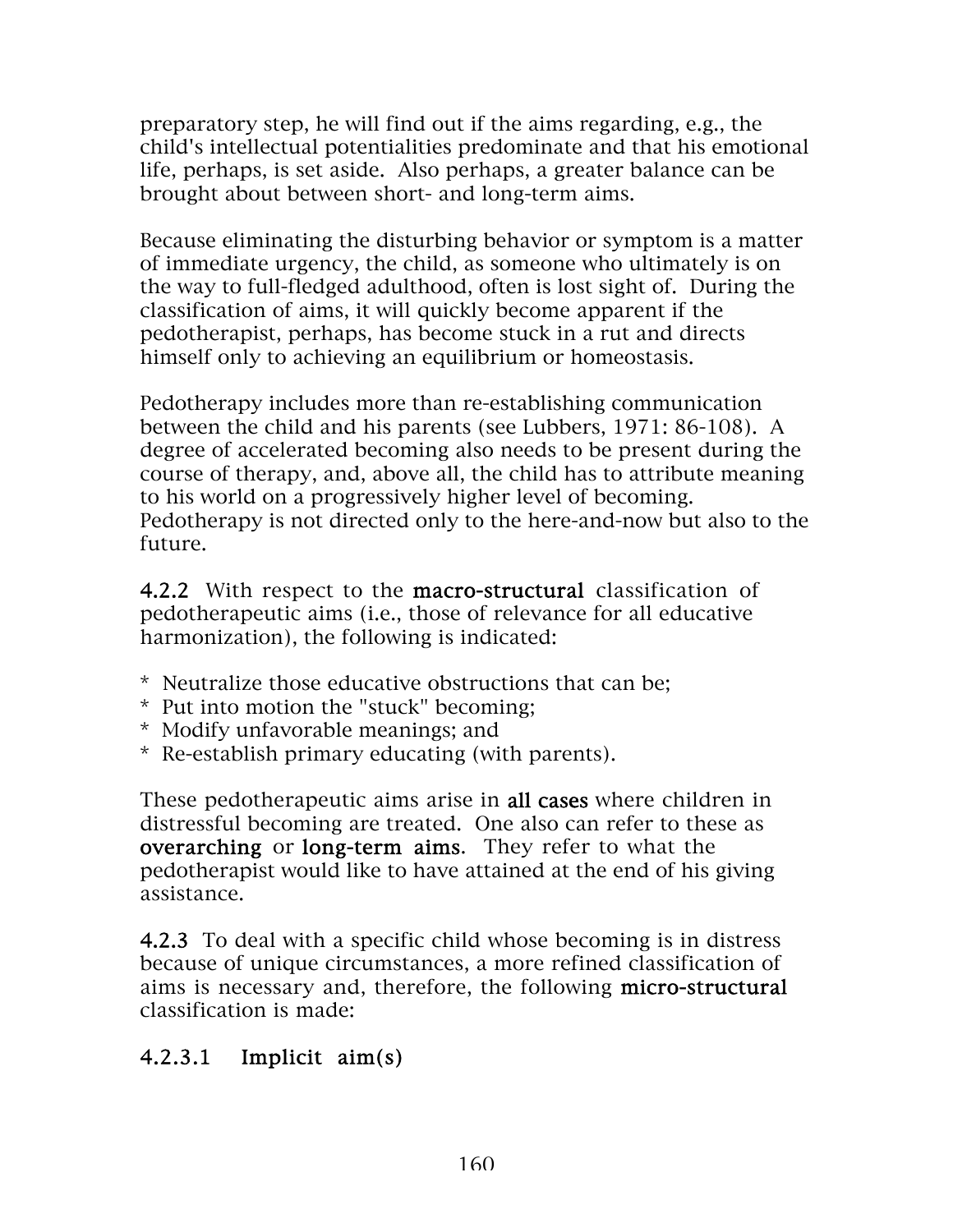Implicit aims are those that arise by implication during a session but which are not necessarily the main aims of that particular session. Matters such as emotional stabilization, cognitive ordering, acquiring one's own philosophy of life, and accepting the demands of propriety might be of relevance in the case of a particular child. If so, the pedotherapist selects the educative structures of relevance in the case of a unique child and formulates them as aims. The pedotherapist as orthopedagogue avails himself of all pedagogic criteria (e.g., Fundamental-, Didactic-, Psycho-, and Sociopedagogic) in his microanalysis of an individual child's distressful situation in terms of the disharmonious educative dynamics and decides what educative categories are most relevant for harmonizing the event. Because these implicit aims arise in more than one or even all of the sessions, they are referred to as intermediate aims.

Since educating is a dialogic event that moves between the two poles of adult and child, both of these poles have to be taken into account when formulating aims. It would be shortsighted to pursue a particular aim during a helping session and not take the precaution that it be followed up or reinforced at school or in the family life at home. If the therapist fails to attend to this harmonizing task, the progress made during the session often becomes neutralized or criticized at home. Thus, the assistance given to the child needs to be coordinated with the help given to the parents. Educative assistance to the child must be in harmony with assisting the parents as educators. To insure that the parent's/teacher's role agrees with the child's progress, parental/teacher guidance per session needs to be planned in connection with helping the child modify meanings.

For example, as the child expresses emancipation, as an implicit aim, the essentials of emancipation need to be spelled out for the parents so they can understand this in terms of their unique child and how they should act in response to his new attitude. The pedotherapist is obligated to help the parents make interpretations such that their actions will speak to their child. If the parents do not receive this help from the therapist, they will be inclined to fall back on their old patterns of behavior or to distort the new insights to fit them into their old frame of reference. Often the parents remain firmly under the (false) impression that they adhere to the new insight and then they become discouraged and feel confused because their efforts did not bear fruit.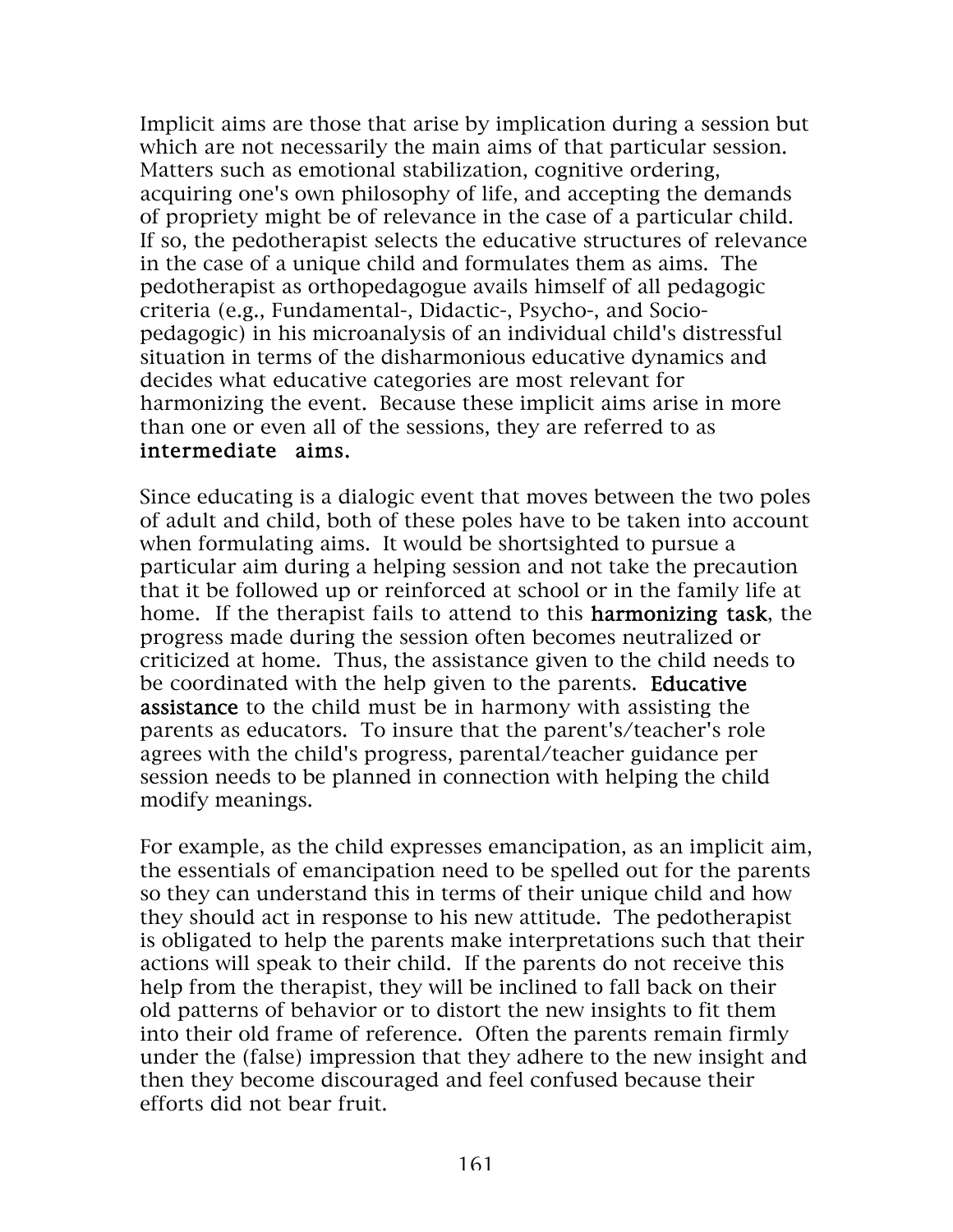### 4.2.3.2 Explicit aims

Explicit aims refer to the immediate aims for the particular session. These aims are determined by analyzing those life contents to which the child attributes inadequate meaning. These meanings can be inadequate because they are faulty, i.e., on too low a level or because they are erroneous in terms of what is generally acceptable in the child's social environment, in terms of his phase of becoming, and in terms of his unique potentialities. It should always be kept in mind that his unacceptable behavior, be it vandalism, aggression, an eating disorder or any symptom at all, primarily is the result of his attributing "inadequate" meaning.

This matter of attributing attenuated or inadequate meaning can be illustrated with an example. If to a three year old a book means something that one merely turns its pages while looking at pretty pictures, this is acceptable. Should a book still mean the same for an intelligent thirteen year old, this is not acceptable because it is a very attenuated meaning and is on too low a level. His attribution of meaning must then be pedotherapeutically modified so his behavior with respect to the book also can change. However, should he view a book as something for making more fire (depending on the cultural context), this meaning is very inadequate.

After the diagnosis is completed, a table can be constructed of the contents to which the child attributes inadequate meanings. Each person gives meaning to--

- \* himself;
- \* other persons;
- \* things (concrete and abstract); and
- \* (If religious) one's God.

In the first place, he gives meaning with his feelings (affective livedexperiencing). He then uses his feelings as norms for determining the value and/or meaning of what he experiences. He also gives meaning with his intellectual potentialities (cognitive livedexperiencing). In this case, he applies cognitive norms as yardsticks. A person also attributes meaning with his sense of propriety as norm (moral-normative lived-experiencing).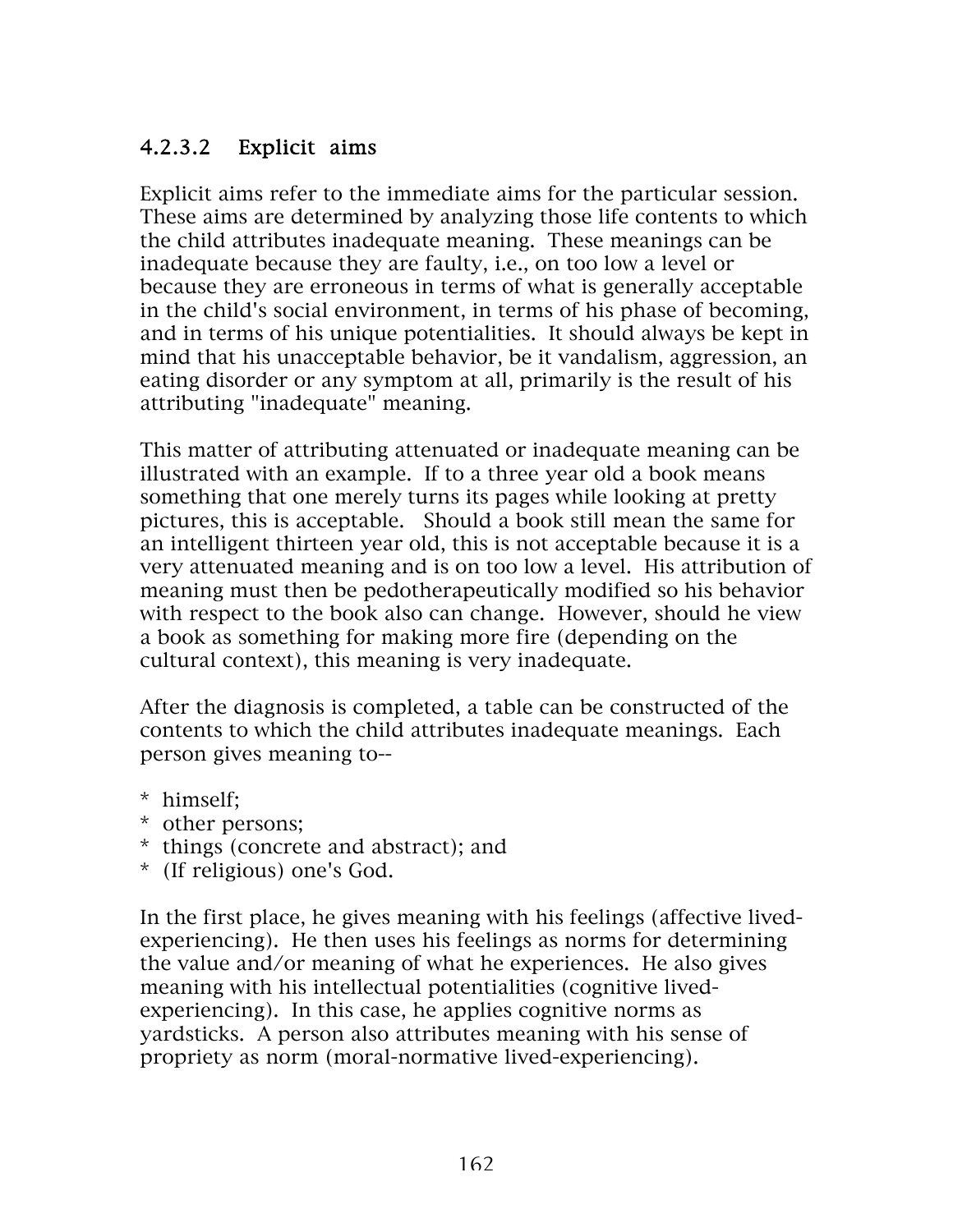In his differentiated diagnosis, the orthopedagogician needs to determine specifically where the problem is. It often happens that this information is not readily available after the course of diagnosis but first comes to light as the pedotherapy progresses. A wise therapist also goes through diagnostics with the client and never relies completely on his initial findings.

An example of such a meaning analysis for a nine year old girl who repeatedly ran away from home and who fought with other children at school is presented on the following page.

The problem areas that serve as targets in therapy now are clearly in view but in order to be more effective in providing assistance, the therapist must construct a second table indicating the favorable substitute meanings. At this point, the child's social situation (taboos, customs, expectations, demands of propriety, etc.) as well his own unique potentialities and limitations are taken into account. After these two tables have been constructed as completely as possible, the therapist has a comprehensive overview of the child's experiential world and which paths he should follow with the child.

Here the orthopedagogue's methods differ from other prevailing child psychotherapies where the concerns of the referring persons (usually the parent and teacher) indicate the target behavior. No pedotherapist should manipulate a child's behavior with the exclusive aim of making him more easily manageable by the parents or less disturbing in the classroom. The proper becoming of the child as a person must never be lost sight of. All of the educative essentials are actualized and the educative aim is always served (Olivier, 1980: 112-178).

Now, for each session a selection is made of one or more of these explicit aims that the therapist anticipates will be relevant. However, the therapeutic event is never so strictly structured that the child's choices, potentialities, desires, and will are misunderstood; room always is allowed for the unexpected, the fortuitous, for improvisation and surprise. For example, the therapist has anticipated as his aim the child's sense of discipline and punishment but finds that he eagerly wants to talk about his friend. With a total image of aims in view, the therapist easily can deviate from his plan and still make the session meaningful. The value of this overarching, comprehensive planning cannot be stressed enough.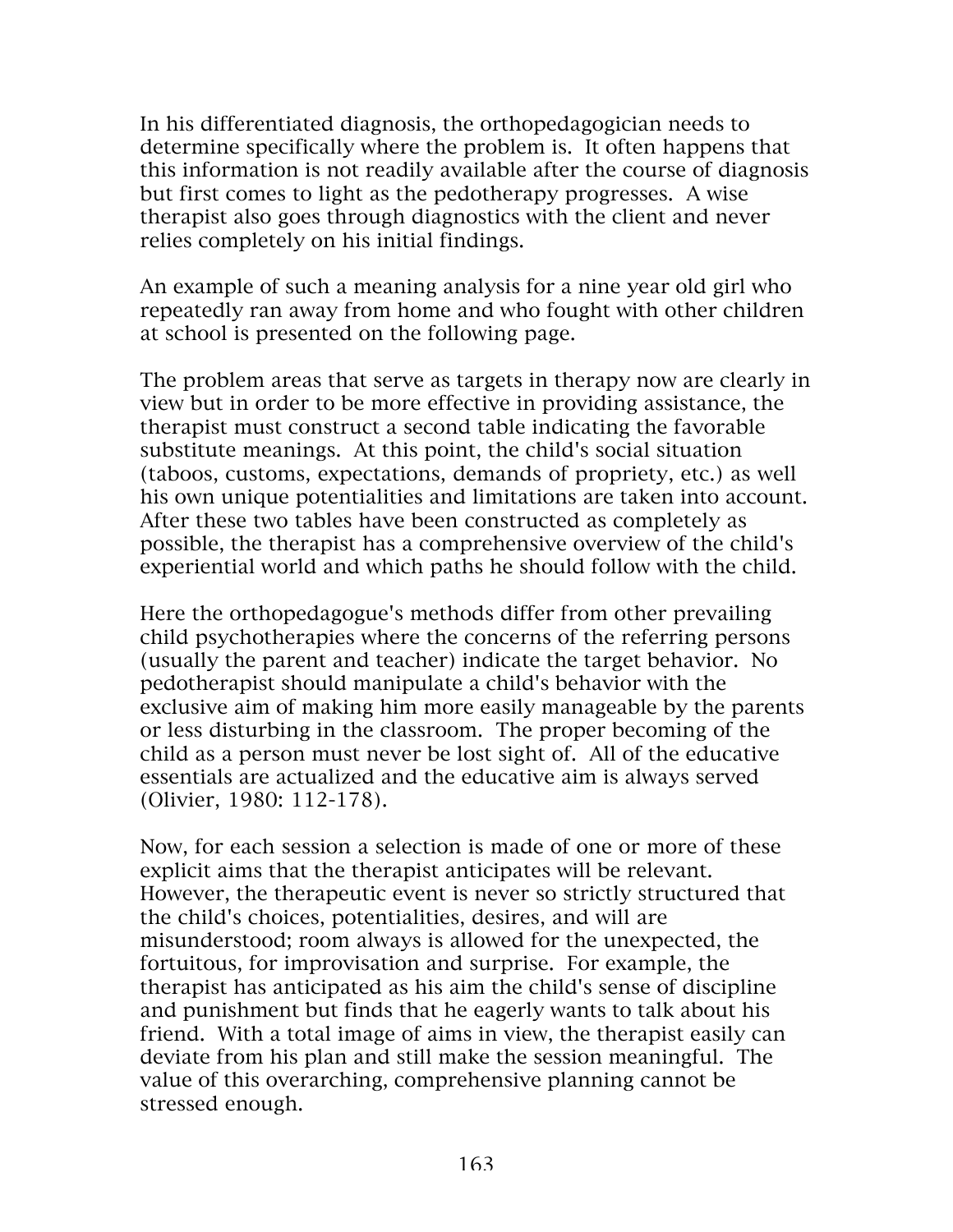The following is a table of **inadequate** meanings given by the child (9 year old girl):

|             | Unfavorable Meanings Given        |                                             |                                                  |
|-------------|-----------------------------------|---------------------------------------------|--------------------------------------------------|
| Content     | <b>Affective</b>                  | Cognitive                                   | Moral-normative                                  |
| Assignments | Feels afraid she<br>will fail     | Thinks she can't<br>succeed                 | Wants to be trust-<br>worthy                     |
| Home sit'n  | Feels spiritless<br>and depressed | Knows she is<br>surrendered                 | Wants to run away<br>Home life is<br>"worthless" |
| Adults      | Feels a lack of<br>pampering      | Knows she falls<br>short of<br>expectations | Reproaches them<br>about her own<br>lack         |
| Children    | Longs for<br>friendship           | Doesn't know<br>how to make<br>friends      | Will extort<br>friendship                        |
| Father      | Feels aggressive<br>toward him    | Knows him as<br>bad tempered                | Conforms to his<br>demands out of<br>fear        |
| Mother      | Afraid of<br>rejection            | Doesn't know how<br>to please her           | Rejects her<br>authority                         |
| Self        | Feels shame                       | Thinks she is<br>dumb                       | Will not grow up                                 |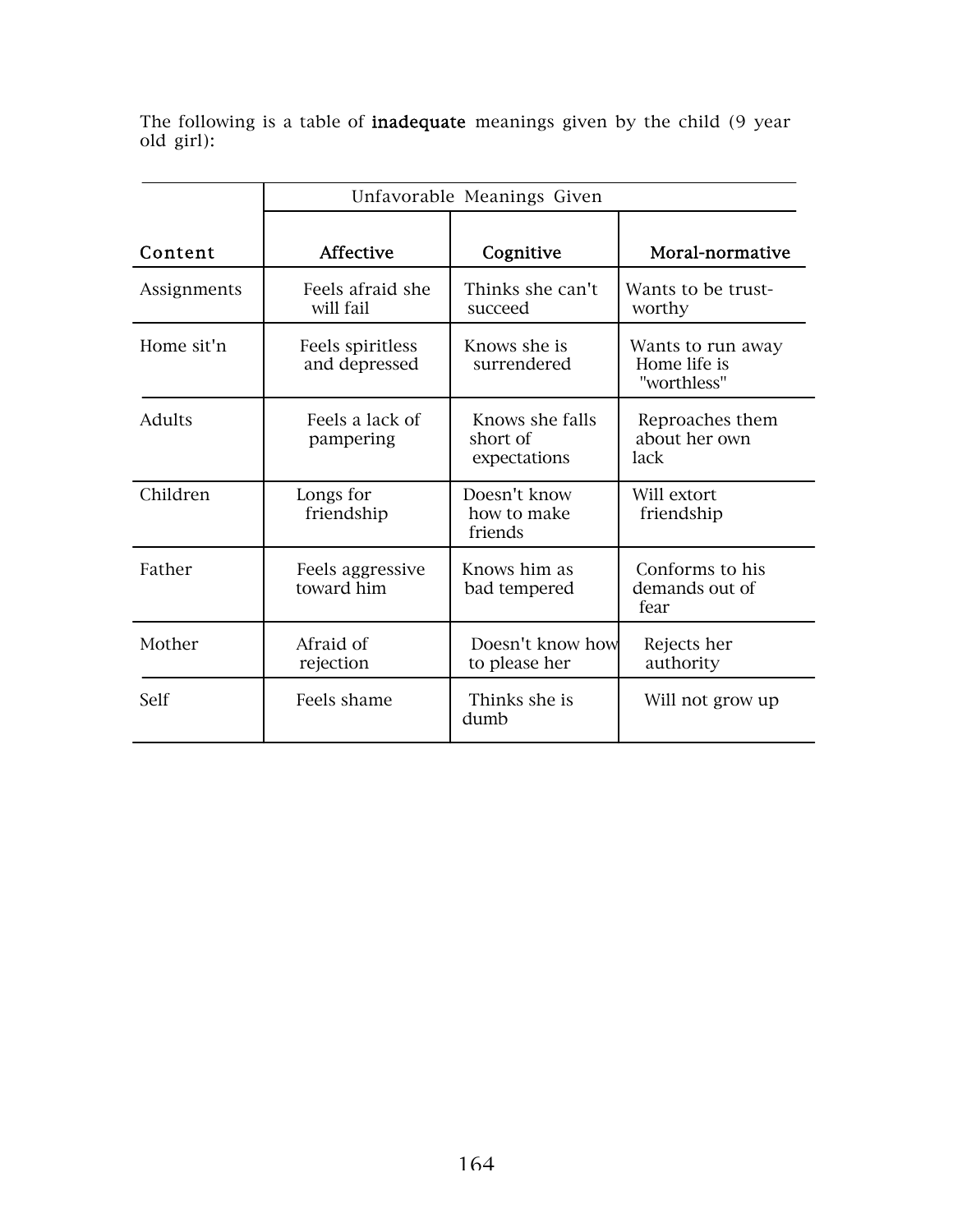|               | <b>Substitute Meanings</b>                       |                                                       |                               |
|---------------|--------------------------------------------------|-------------------------------------------------------|-------------------------------|
| Content       | Affective                                        | Cognitive                                             | Moral-normative               |
| Assignments   | Self-confidence                                  | Know she can<br>succeed                               | Prepared to make<br>an effort |
| Home sit'n    | Cheerful, secure                                 | Understand<br>parents' sit'n                          | Appreciation                  |
| <b>Adults</b> | Acceptance                                       | Understands<br>realistic limits                       | Obedience                     |
| Children      | Self confidence<br>in emotional<br>relationships | Know how to<br>interact with<br>friends               | Appreciation of<br>others     |
| Father        | Security                                         | Insight into his<br>personal nature                   | Thankful for care             |
| Mother        | Acceptance                                       | Insight into limits                                   | Respect for dignity           |
| Self          | Acceptance and<br>satisfaction                   | Insight into own<br>uniqueness and<br>place in family | Take responsibility           |

The following is a table of **substitute** meanings selected for this child.

## 4.3 Form

## 4.3.1 Introduction

 Now that the pedotherapeutic aim has been delimited, the next step is to choose the form that each individual session will take. This choice is made each time the results of the previous session are evaluated and the upcoming session is planned. In pedotherapy, two forms are distinguished, namely--

- o indirect pedotherapy; and
- o direct pedotherapy.

## 4.3.2 Indirect pedotherapy

This form of pedotherapy comprises an indirect way of dealing with the problematic content. This means that the content (to which the child has given inadequate meaning) does not figure in its original form of appearance but rather symbolically.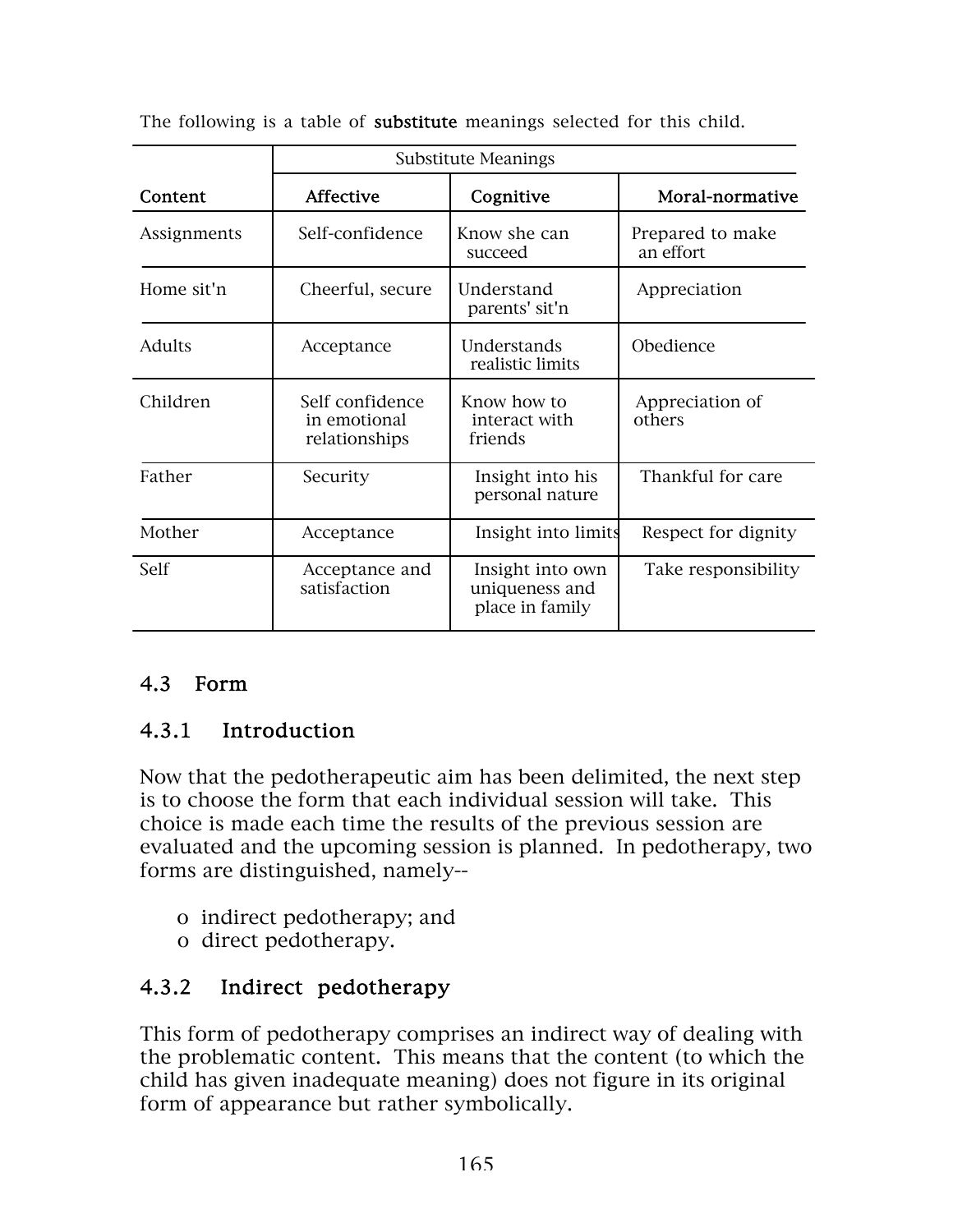During the diagnosis or the beginning phase of providing assistance, the child has the opportunity to project. He concretizes his meanings by casting them in symbolic form (Van Niekerk, 1978: 126-140). What the child cannot directly express, he gives form in his projections. These projections can be elicited verbally, graphically (i.e., via drawings) or with play. On the basis of his knowledge (understanding) of the unique child in his unique situation, the therapist analyzes and interprets phenomenologically his projections. He determines what it is that the child really wants to say. This clarification or interpretation is never shared with the child. That would damage the relationship of trust between therapist and child because it would present him with what is painful and that is precisely what he is not able to appropriate for himself, and thus another projection, but now deprived of anonymity, is forced on him. By being present during the projection, the therapist is able to take part in attributing meaning to it--symmorphosis in Lubber's language, which means giving form (meaning) together (Lubbers, 1971: 74-76). These unique and private meanings of the child, i.e., his personal meanings, now become accessible to the therapist. Thus they become an area of open (shared) meanings between therapist and child.

For example, the therapist knows that when this child refers to the snake that lies in the grass, he really means his fear of mathematics, or that the deep abyss in the road refers to his mother's death. During indirect therapy, the therapist conducts the conversation in terms of the symbolic language chosen by the child himself. That is, each time the mother's death is referred to, there is talk of the abyss. Therapist and child know what is meant by this because they share the open meaning.

At this point, the therapist analyzes what is problematic in order to determine what it is that the child needs to know, feel, recognize, etc. so that he no longer feels afraid and threatened and thus so he can assimilate what he now cannot accept.

When the child assimilates something, he becomes familiar and well acquainted with it in such a way that what was strange, vague, and amorphous becomes known and clear to him. As soon as he can distance himself from and objectify it (this is indeed what occurs during projection), he can change his attitudes and attribute new meanings so he can appropriate them for himself and embed and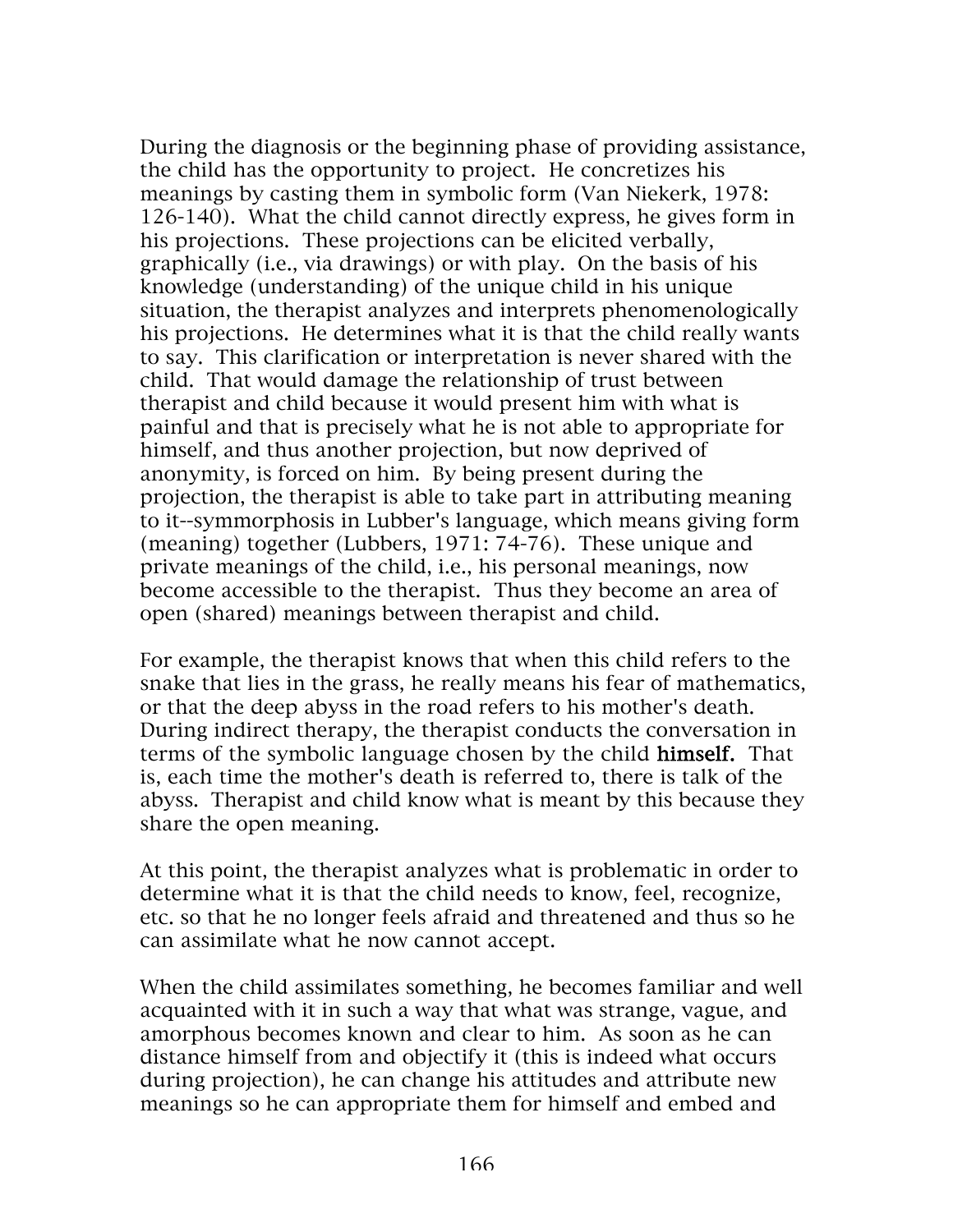integrate them into his possessed experience. When this level of assimilation has taken place, he is prepared to put into words the rejected, the unacceptable, the painful, and interpretation occurs.

As soon as the child begins interpreting, the therapist also expresses the matter in words and, with this, there no longer is a need for a symbolic treatment of the matter. Then the therapy can progress more directly. Now de-projection arises in the child. This means that he no longer has the need to project.

Helping the child modify meanings via indirect therapy occurs because, at first, the child concretizes in symbolic form his personal attributions of meaning. The therapist interprets these symbols, adds new or changed meanings to them, indicates connections or places the familiar in a new perspective. The child can appropriate for himself these new meanings because he identifies himself with the symbols in which they are clothed. These meanings are plausible, accessible and not threatening to the child because they originally were his own products; they have arisen from his own personal giving meaning.

A child's inadequate meanings never can be totally eliminated. He has arrived at them on the basis of his life experiences. This cannot be erased. What can occur is that, via therapy, insights are supplemented and experiences are acquired that can place the old existing insights into a new perspective or cast new light on them so that they now appear more favorable.

During indirect therapy, the therapist and child are conversational partners. The therapist is the responsible adult who takes responsibility for the course of a session by guiding the child such that he can arrive at an adequate problem solution or insight. His role is to provide direction. However, this does not mean that he forces his decisions or solutions on the child. The child must choose and decide for himself. Even so, the therapist manipulates the event so that the child can reach a solution. For example, if during non-directive therapy a child makes a less than satisfactory choice, the therapist recognizes this and explores with him (still in symbolic language) the consequences of that choice. This gives him freedom to explore other alternatives with the therapist and to modify his choice or decision accordingly. The therapist has the responsibility of assuring that the child does not cause himself grief and of insuring that he ultimately makes the most acceptable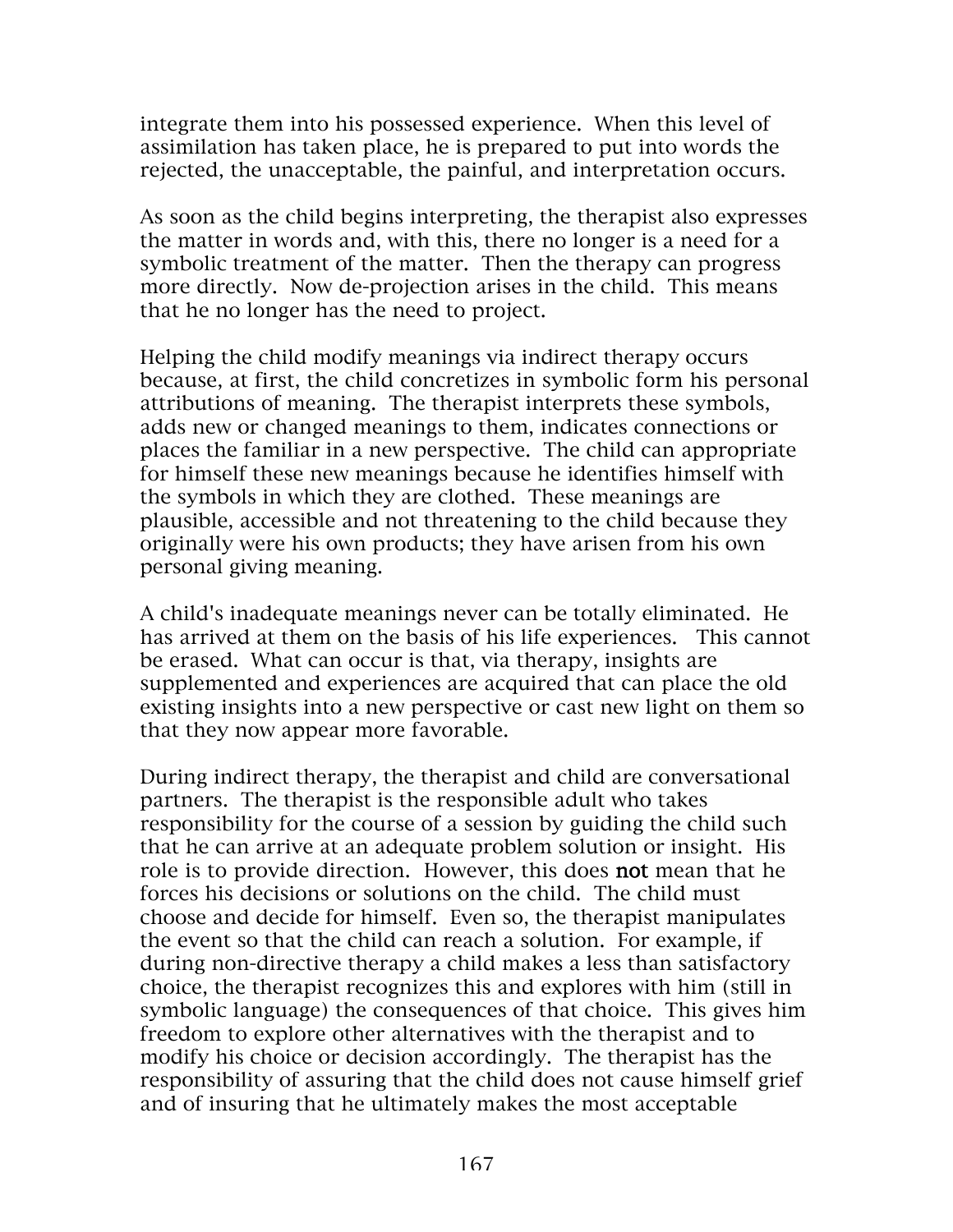decision. Only when he experiences that it was his own decision, choice, or plan can he be in a position to be co-responsible for the choice and accept the consequences.

## 4.3.3 Direct Pedotherapy

The term direct pedotherapy has a double meaning. First, it refers to the form of the problematic content, namely, direct, undisguised, in the same form as it appears in everyday life reality. Thus, use is not made of indirect symbols. The problem is expressed in words and the clients concerns are explicitly acknowledged.

This therapeutic form usually is the obvious way to offer parental assistance, but also it is used liberally to assist children, e.g., during a guidance discussion, making the child ready for school, language enrichment, and giving orthodidactic assistance.

The second meaning of direct therapy refers to the role of the therapist. As in the case of indirect therapy, the therapist is responsible for the direction of the interpretations and choices the child makes under his guidance. A pedotherapist never acts without direction. To expect that a child can make morally independent decisions and accept the consequences of his choices is to misunderstand his being-a-child and to indeed surrender him to his not-yet-being-adult.

Because the therapist has the responsibility of guiding the child to a new attitude as the basis for attributing changed meanings to his situation, he must so structure the learning event to avoid unnecessary wasted time and wandering off the path.

The pedotherapist once again analyzes the problem and identifies the areas where the child's meanings fall short and what the substitute meanings should contain. He orders the course of the session in such a way that the child is given ample opportunity to choose possibilities, make willful decisions and participate as a fullfledged conversational partner. A directive therapist is not an authoritarian teacher. The child himself must discover the solution. The therapist only makes this possible for him.

Because the therapist reduces the new contents to their essentials, i.e., strips them of everything that is accidental or can be thought away (not essential), he helps the child attain a grasp of what is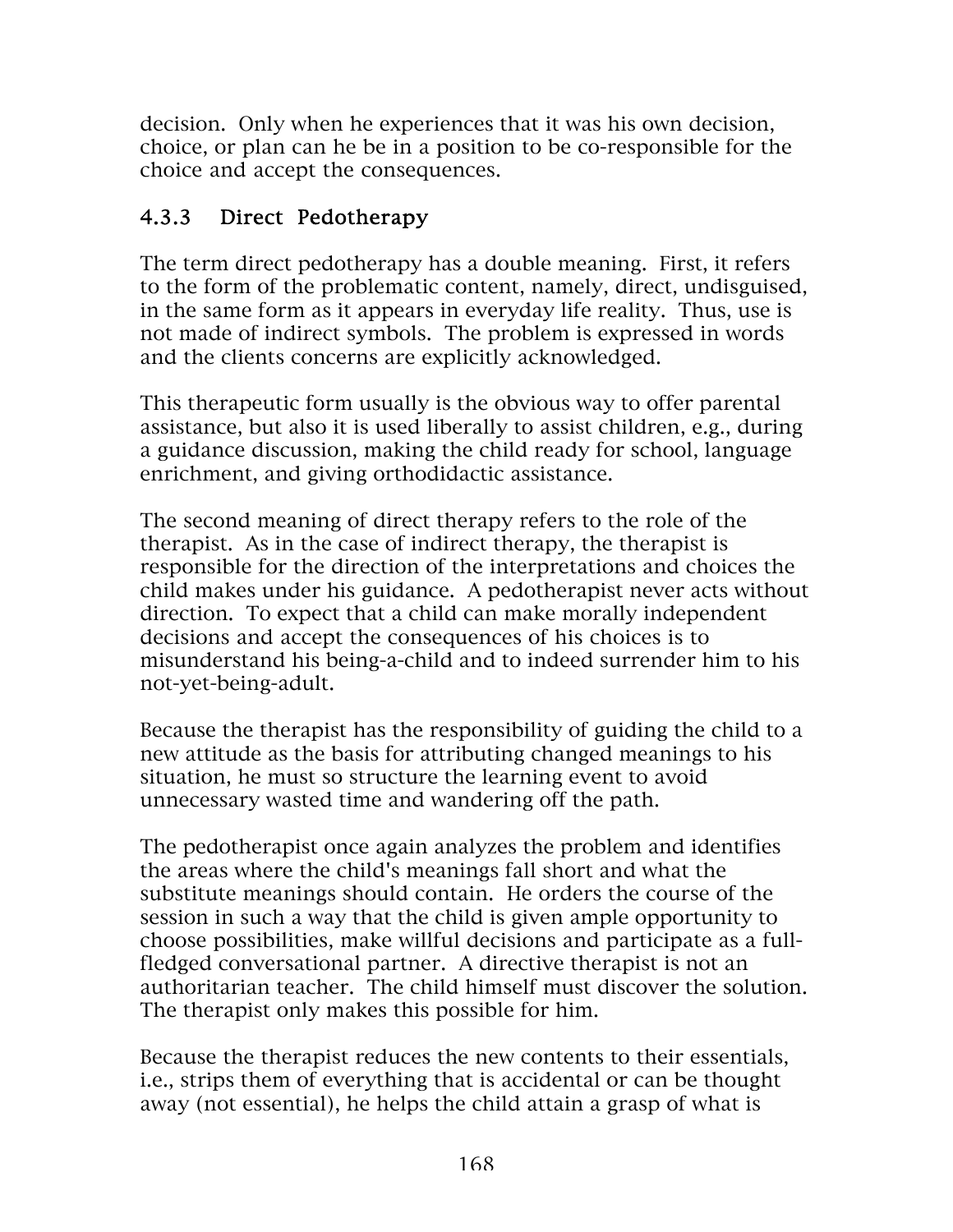fundamental. Finally, this allows the therapist to guide the child in a situation-analysis so that he can discover new relationships or perspectives. No blocked child (and few adults) can see his own involvement in a problematic situation in perspective without support and guidance. The blocked child remains stuck in his own emotional distress if he sees nothing but details. Ordering, structuring and providing direction are the tasks of the therapist.

## 4.3.4 The form of the course of the session

Assisting the child in modifying meanings and helping the parents must be so structured that learning can be adequately actualized. Although the course of a session does not follow a standardized form, the following phases of the course of a session can be indicated. Sometimes they overlap or they intertwine, but in the course of each session, the following should figure in:

## o Orientation (Actualizing foreknowledge)

During the orientation phase, both the therapist and child have an opportunity to orient themselves to each other, to the event and to the media (e.g., tests). The therapist gauges the child's level of readiness and decides if his anticipation of the child's level of entry is correct and if he should make adjustments and adaptations regarding the proposed course of the session. He introduces the child to the media and/or procedures that are going to be followed and explains what can be expected of each of them. In succeeding sessions points of departure from the preceding sessions are sought or questions are asked in order to evaluate the results of the previous session.

If during the orientation phase it appears that the child is not ready for the session anticipated and aimed at by the therapist, he quickly makes modifications in light of his comprehensive long-term planning.

## o Stating the question (problem)

The question stating phase is extremely important. The question directs a relevant appeal to the child with the aim of stimulating his intentionality and learning intention as well as directing his concentrated attending. The child is called to participate. This call can be directed to his emotional life, e.g., by making him aware of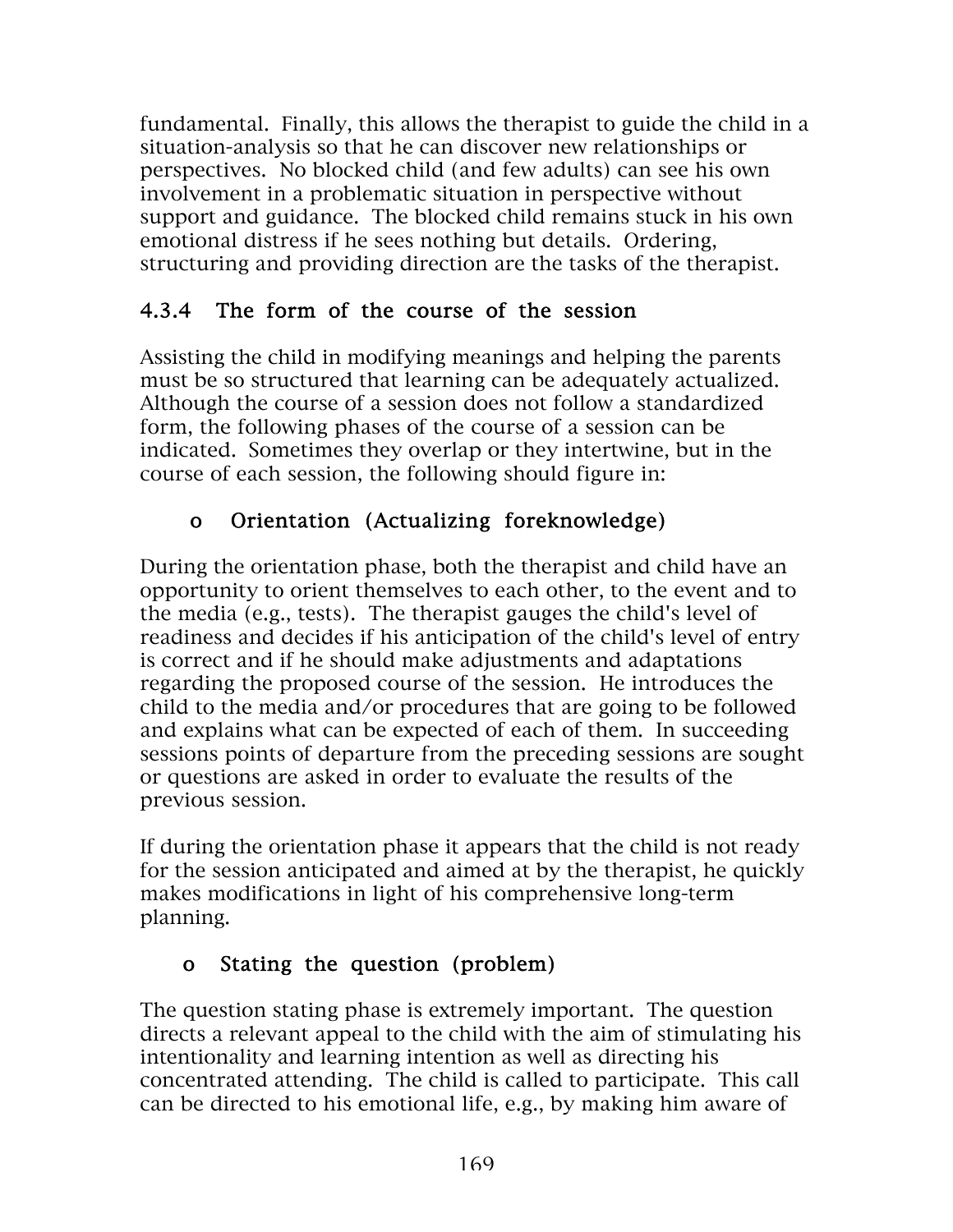his own negative feelings, or it can have a cognitive nature, e.g., by directing his attention to his own gaps in knowing and deficient insights. Even a moral-normative stating of the question can occur by an appeal to act according to his conscience, sense of propriety or sense of values. Also, the child's sense of justice can be addressed.

It often happens that becoming aware of the question gradually occurs during the course of the entire session. This need not be a single, verbal appeal or occur at a given specified moment. What clearly is important is that the therapist, already in his preparation, plans strategies that can put this phase into motion. The nature of the question should be connected directly to the explicit as well as implicit aims of the session. When this matter of posing questions is neglected, the child often feels the therapy is meaningless and he feels uninvolved.

## o Exposition

This usually takes the greatest amount of time. During this phase, the substitute meanings as contents are analyzed, ordered, and synthesized and changes in meanings are brought about. It is important that the therapist evaluate, during the course of the exposition phase, if the relevant change in meaning occurs and if the aims are furthered. For example, the therapist should determine by observing, questioning, or giving assignments if the child has become emotionally stabilized, if he has become cognitively ordered and has established new relationships, and if he responds to the event as something meaningful. Once again, the therapist has the opportunity to change strategies if this seems necessary.

## o Functionalizing

This very important phase often is left to chance. The therapist must purposefully plan how he is going to present the matter to the child so he can put to use the newly acquired, changed insights. What the child has experienced during therapy must be practiced. If this remains merely a single, detached occurrence, the existing insights and meanings hardly will be changed. The therapist has to create opportunities for putting the insights to use. These opportunities are not just limited to the therapeutic session itself. Indeed, the greatest amount of transfer of meaning and change in lifestyle occurs in the periods between sessions. The therapist must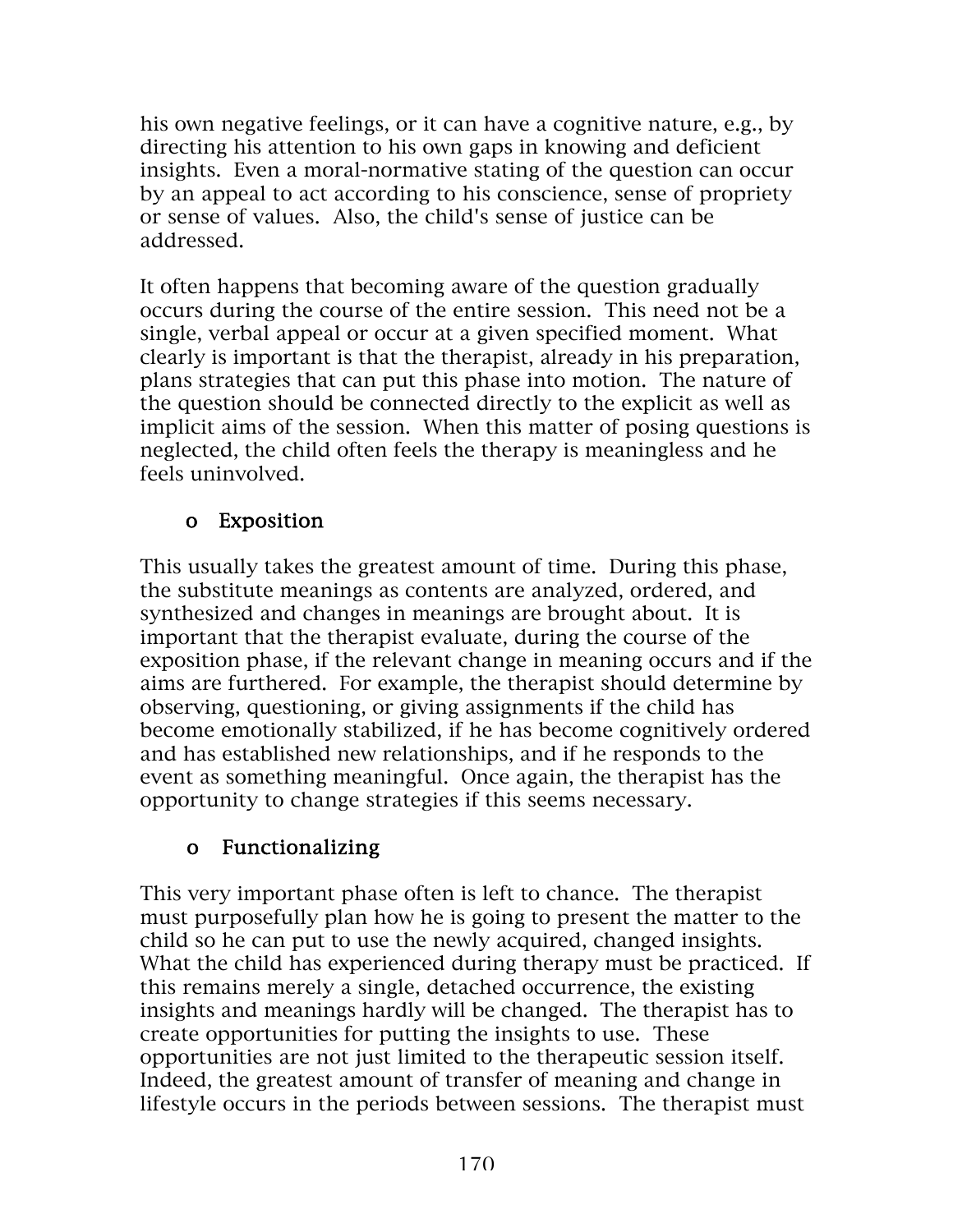plan for this. He needs to make it possible for the child to transform the therapeutic incident into personal experience.

This phase of the session is not only used for helping children but also for assisting the parents or other educators. Also, for each session, the parents need to be oriented, asked questions, given the opportunity to change meanings and be supported to consolidate, digest, and make use of new insights. Often it is the changed behavior of the parent that gives the child the opportunity to functionalize and become different.

### 4.4 Content

In his preparation, the therapist gives attention to the aim and form but also to the choice of content. The therapeutic content is determined by stating the problem in terms of unfavorable meanings in connection with the resulting behaviors. The child needs to re-confront what is problematic for him. Those life contents that initially are disabling must again be presented to him but in a controlled manner under the guidance of the therapist. From the safety of the therapeutic situation, in full knowledge of the therapist's support, the child can venture to such a re-encounter and can attribute new meaning.

It is absolutely necessary that the child realize that the therapist supports him, that he does not stand alone or is surrendered to his circumstances. The therapist will stand up for and assist the child and he, as fellow traveler, will also accept responsibility. From this safe situation, he dares to venture and again face the problematic. Here is one of the main differences between direct and indirect therapy. The pedotherapist does not allow the child to avoid the problematic and to evade the unpleasant when he wants to. But also, he is not allowed to remain plodding in his being bogged down in his stagnated becoming. The therapist directs the therapy by, among other ways, selecting and ordering the content.

By the nature of things, any human problem is complex. Often the persons involved cannot distance themselves enough to arrive at an adequate situation-analysis and problem solution. Above all, distanced, cognitive thinking often is beyond a child who has run aground. Children are inclined to manifest a "fight or flee" approach and often stagnate on a trial-and-error level. Then, typically, a few side-issues are made the main point of focus.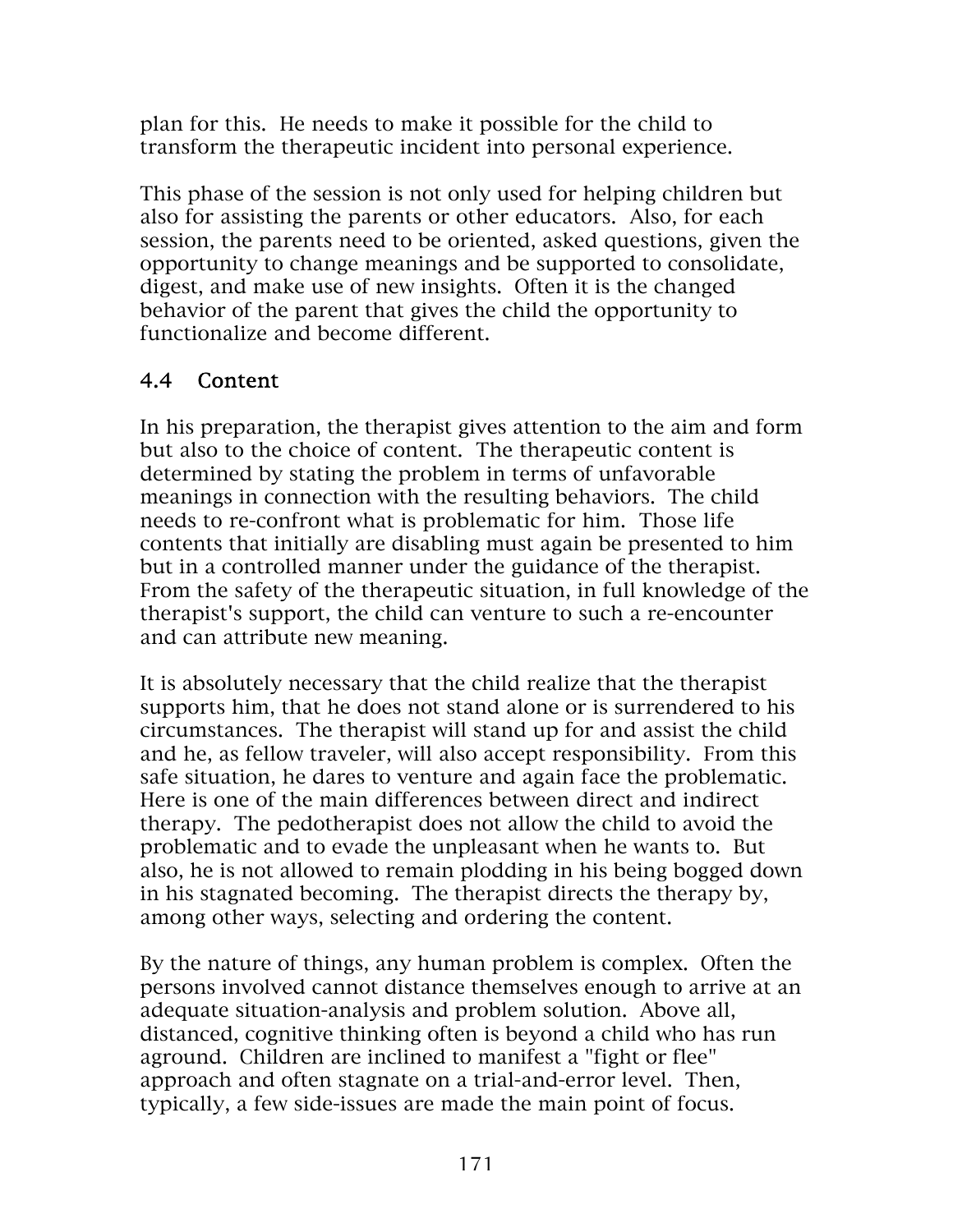Without appropriate preparation with respect to content, the therapist and client can easily fall into an inadequate exploration of the content and unnecessarily end up on a dead-end street.

When the problematic content is identified, the therapist makes a careful analysis. He reduces the content to those core facts that will convey the necessary insight to the child. These essentials or core facts are called elementals. Elementals are the focal points that refer to the crux of the matter (Kruger, 1975).

During the therapeutic event, and under the guidance of the therapist, when the child learns and masters the elementals, he can apply them in general life situations as fundamentals (personally meaningful contents). He then has beacons for orienting himself. The better his grasp of reality (the concept/content), the more secure he feels and the less threatening is the unknown.

It is of cardinal importance that the content considered during a session (be it direct or indirect in form) have the value of being transferable. Rogers (1939: 345) has already pointed out that "Transfer of training is facilitated when there are many common elements [meanings--G.Y.] between the two situations". The transformation of elementals into fundamentals is at the foundation of the dynamics of pedotherapy (Olivier, 1980: 199).

The following are some criteria for evaluating the therapeutic content:

 \* Does it contribute to understanding the relationships and order of life reality? For example, can the child discover the relationship between cause and effect?

 \* Does it make sense for both therapist and child? For example, disco dancing might be valuable to the child but less so for the therapist.

 \* Does the therapist have command of the content? For example, can he talk with the child about pop-music or make-up?

 \* Does it have value in the child's cultural community? Obedient, docile behavior might be highly valued in a specific community but be despised in another.

 \* Does it correspond to the child's level of becoming? For example, fairy-tales might bore a teenager and frighten a toddler.

 \* Does it have the possibility of bringing the aim within reach? Not all conversational themes are therapeutically useful. It will be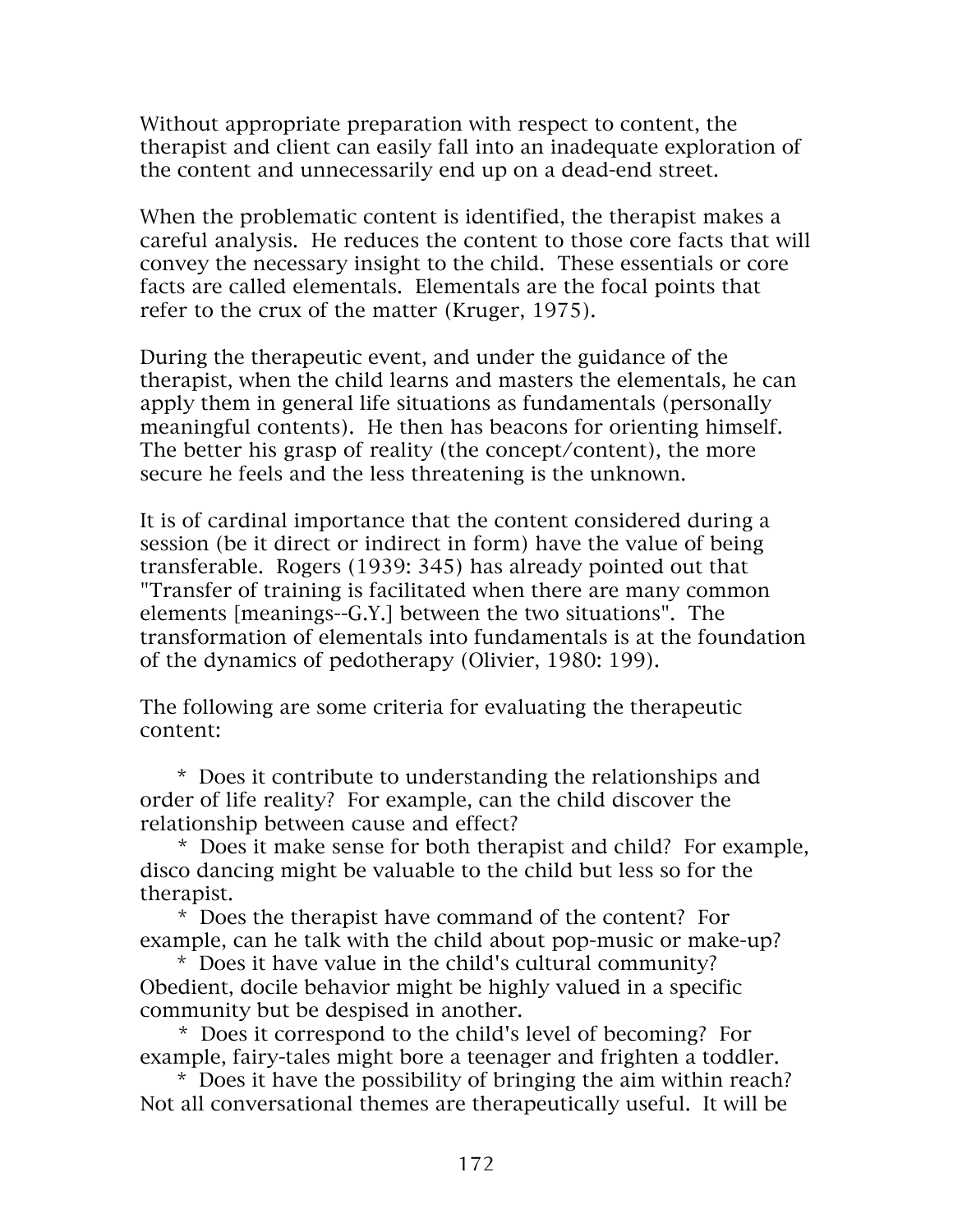difficult to help the child re-encounter what is threatening if he always is allowed to choose "safe" content.

 \* Does the content contained in the situation exceed the child's potentialities? Thus, in terms of these few examples, can the child solve other similar life problems?

Carefully reduced and refined contents provide the child with the opportunity to arrive at cognitive order which gives rise to affective stability. According to Leuner (1960: 6), this affective result from instruction is one of the most important components of therapy.

### 4.5 Technique

The last matter to which the therapist has to direct his attention is the choice of technique.

There is no exclusive method or technique that is unique for pedotherapy. As an orthopedagogue, the therapist considers all psychotherapeutic techniques that he can justify pedagogically. All that corresponds with fundamental pedagogic pronouncements are, within the framework of orthopedagogic assistance, used in behalf of the child in educative distress and the "different" child as well.

Now that attention has been given to the preparation for giving assistance, in the following chapter, the focus is directed to several of the most useful techniques. Of course, there is no claim to completeness because only some of the techniques generally in use are discussed.

#### 5. REFERENCES

Buytendijk, F. J. J. (1951). Psychologie van de huisarts. Nijmegen: R. K. Artsenblad. Frankl, V. E. (1969). The doctor and the soul. London: Souvenir Press. Kruger, R. A. (1975). Die betekenis van die begrippe elementare en fundamentele in die didaktiese teorie en praktyk. Pedagogiekstudies, nr. 86, Faculty of Education, University of Pretoria. [Translated as The significance of the concepts elemental and fundamental in didactic theory and practice by G. Y.] Lubbers, R. (1971). Voortgang en nieuw begin in de opvoeding. Assen: Van Gorcum. Olivier, S. E. (1980). Die ontwerp van 'n pedoterapeutese praktyk. D. Ed. Dissertation, University of Pretoria. Pretorius, J. W. M. (1972). Grondslae van die pedoterapie. Johannesburg: McGraw-Hill, 1972. [Translated as The Foundations of Pedotherapy by G.Y.] Rogers, C. R. (1939). The clinical treatment of the problem child. Cambridge: Houghton-Mifflin.